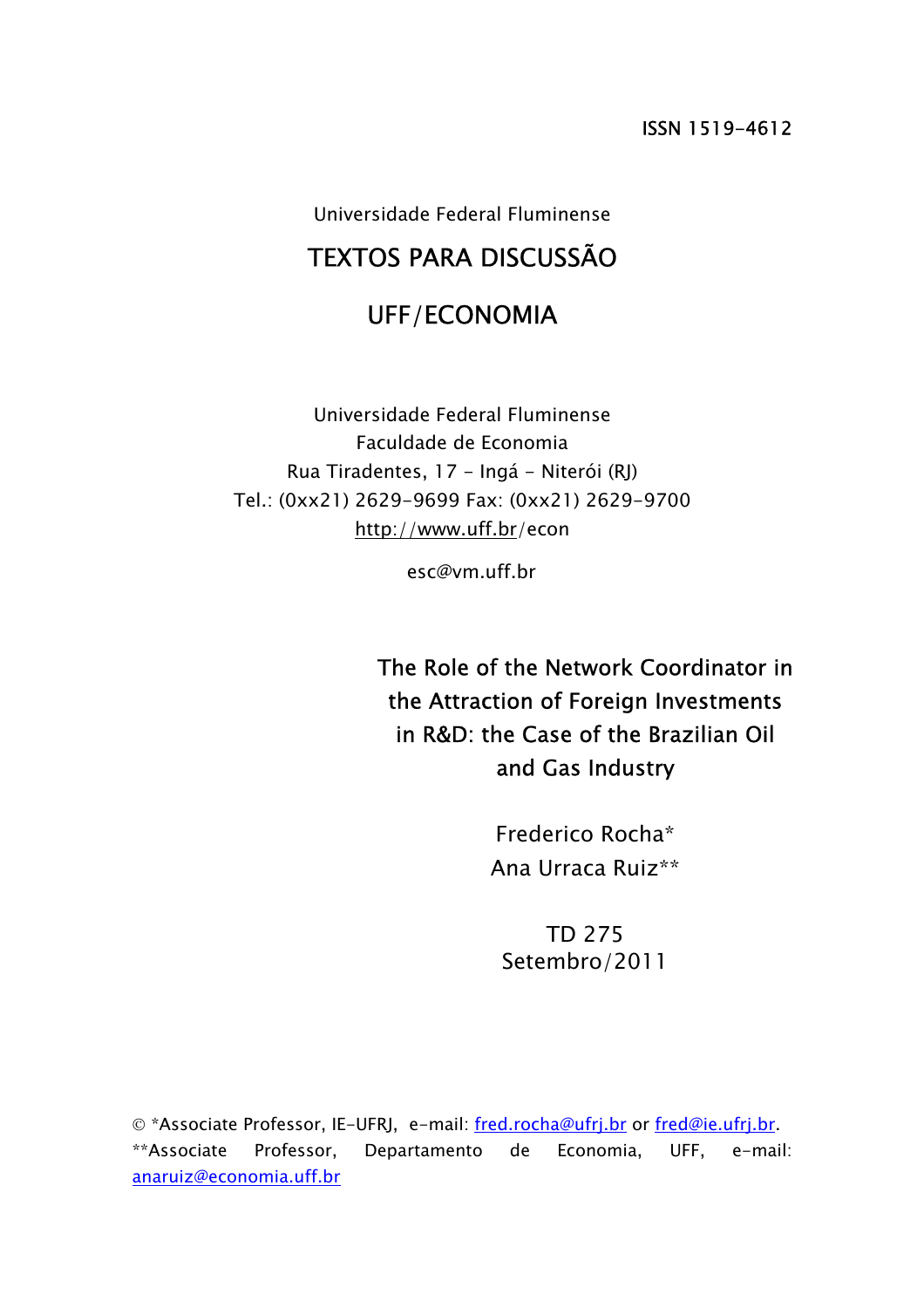

### **ABSTRACT**

This paper aims to analyze recent R&D investments undertaken by equipment and service supplies companies in Brazil, trying to identify their motivation and to capture the role played by international market characteristics and the main technology players in Brazil. Three main features attracted these companies' R&D investments to Brazil: the size of the pre-salt oil and gas province, Petrobras' accumulated capabilities and the existent of qualified personnel. The paper shows that companies follow different strategies. FMC adopts an asset exploiting strategy while Baker and Schlumberger follow more asset augmenting strategies. The paper then argues that the role of network coordinator and its technological capabilities are central for the location of suppliers' R&D investments in global production chains.

### Acknowledgements

This paper was written during a research on Oil and Gas Industry undertaken by the Instituto de Pesquisa Econômica e Aplicada (IPEA). Some of the results were discussed in the seminars of that research. The authors are grateful for the comments received from the participants of these seminars and especially to João De Negri, Fernanda De Negri and Marcio Wohlers. The research also couldn't have been carried out without the support of Carlos Thadeu Fraga and José Roberto Fagundes Netto from CENPES that helped us to access managers of the interviewed companies. The paper has been written during the authors' stay at the University of Siena as visiting fellows. The authors would like to thank Professor Punzo. The final part of this research has been supported by CAPES/MEC.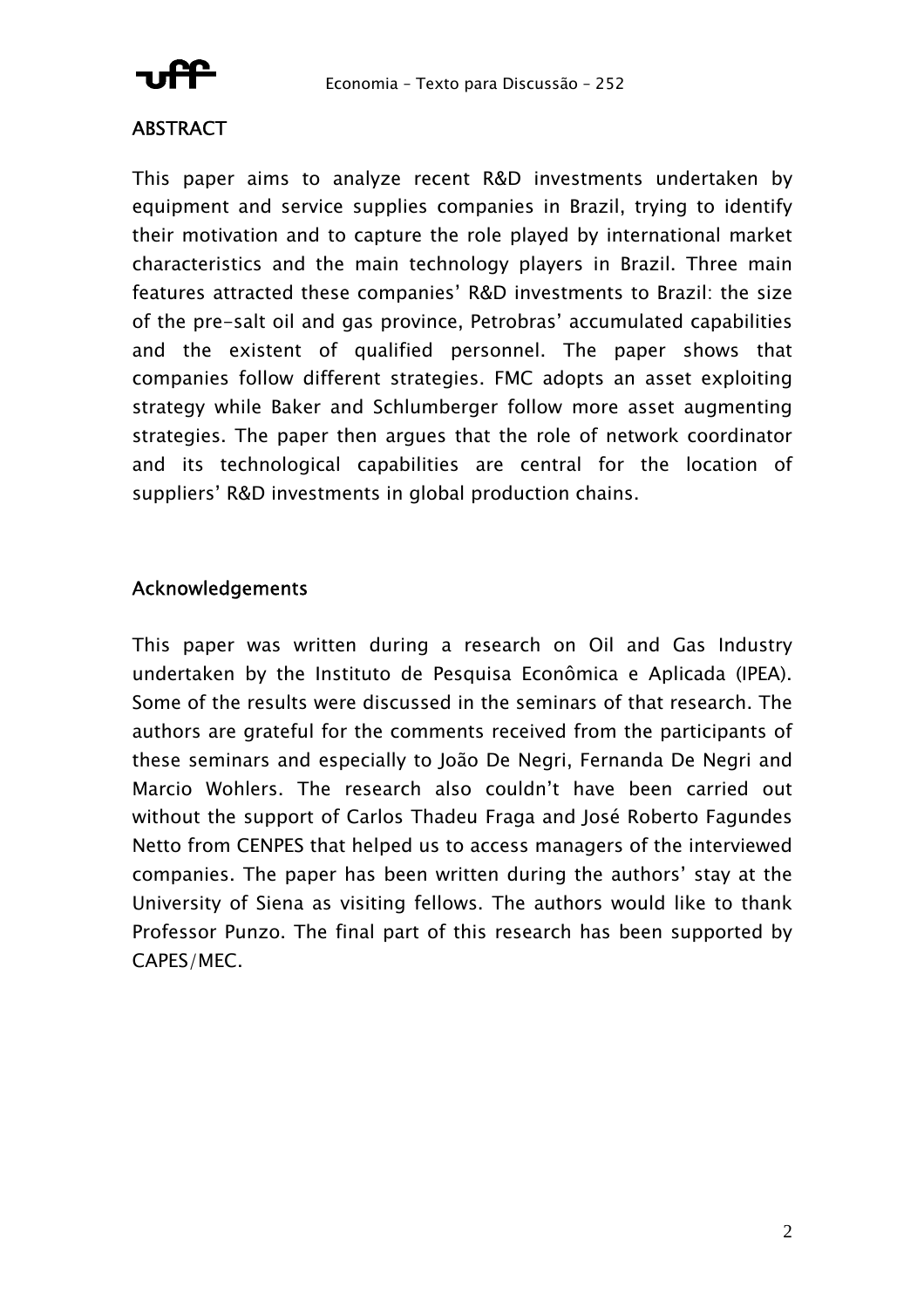

#### **1. Introduction**

This paper aims to analyze recent R&D investments undertaken by oil and gas equipment and service supplies companies in Brazil, trying to identify their motivation and to capture the role played by international market characteristics and the main technology players in Brazil. The paper argues that network coordinators may play a key role in the determination of location of R&D investments of their main suppliers due to the need to interact and exchange information when developing new technologies.

Innovation economics literature has collected evidence about the increasing internationalization of multinational corporations' (MNC) R&D efforts (Granstrand et al.1993; Cantwell 1995; Dunning 1994; Florida, 1997, UNCTAD 2005). International efforts occupy an increasing share of MNC's total R&D efforts, while their share in host countries' total R&D effort also augments. These internationalized R&D efforts have been classified according to the localization of their main knowledge source. Criscuolo et al. (2004) argue that when firms, in their foreign located R&D, use knowledge assets, that were acquired, developed and accumulated in their home country they are undertaking *asset exploiting R&D.* This is reflected by the adaptation of technological knowledge existent in headquarters to the use of the specific foreign affiliate R&D labs. Most of what literature has defined as demand motives to internationalization (Zanfei 2000) may be framed in this category. If MNC foreign located R&D centers use knowledge that is produced by other agents in the host country, it is said that they are increasing their home base advantages and have an *asset augmenting strategy*, that is, the MNC foreign R&D lab is absorbing technological knowledge in the foreign country and is probably transferring it to headquarters and other subsidiaries. This occurs when the foreign affiliate R&D labs use local host country knowledge accumulated capabilities. Most of the supply motives for the internationalization of R&D are classified into this latter category.

Underlying the location choices are the requirements for proximity and their implications for the learning process, that is, the determinants of geographical location of knowledge production and sharing, usually associated with capturing and transferring codified and tacit knowledge (Howells 2002). There is plenty of work on the role played by proximity in absorbing knowledge spillovers. Jaffe, Trajtenberg and Henderson (1993) have shown a higher probability of citation of patents issued with inventors residing in the same country, state and metropolitan area. Jaffe and Trajtenberg (1999) find that, apart from the localization aspect for absorption of knowledge, there is an organizational dimension as well, as patents assigned to the same firm are more likely to be cited. Furthermore, location proximity reduces the time of diffusion of knowledge across firm boundaries, and the diffusion through intra-firm organizational mechanisms reduces the time of acknowledgement across national boundaries (Jaffe and Trajtenberg 1999, Howells 2002).

It should be clear that asset exploiting activities are mostly an intra-firm process, in the sense that knowledge is brought from headquarters and other subsidiaries and used to attend needs that have been identified by the local subsidiary's marketing or sales departments. The obstacles to knowledge transmissions are overcome therefore by organizational routines. In asset augmenting activities, spillovers from the environment have to be absorbed and therefore the building of inter-firm or face to face channels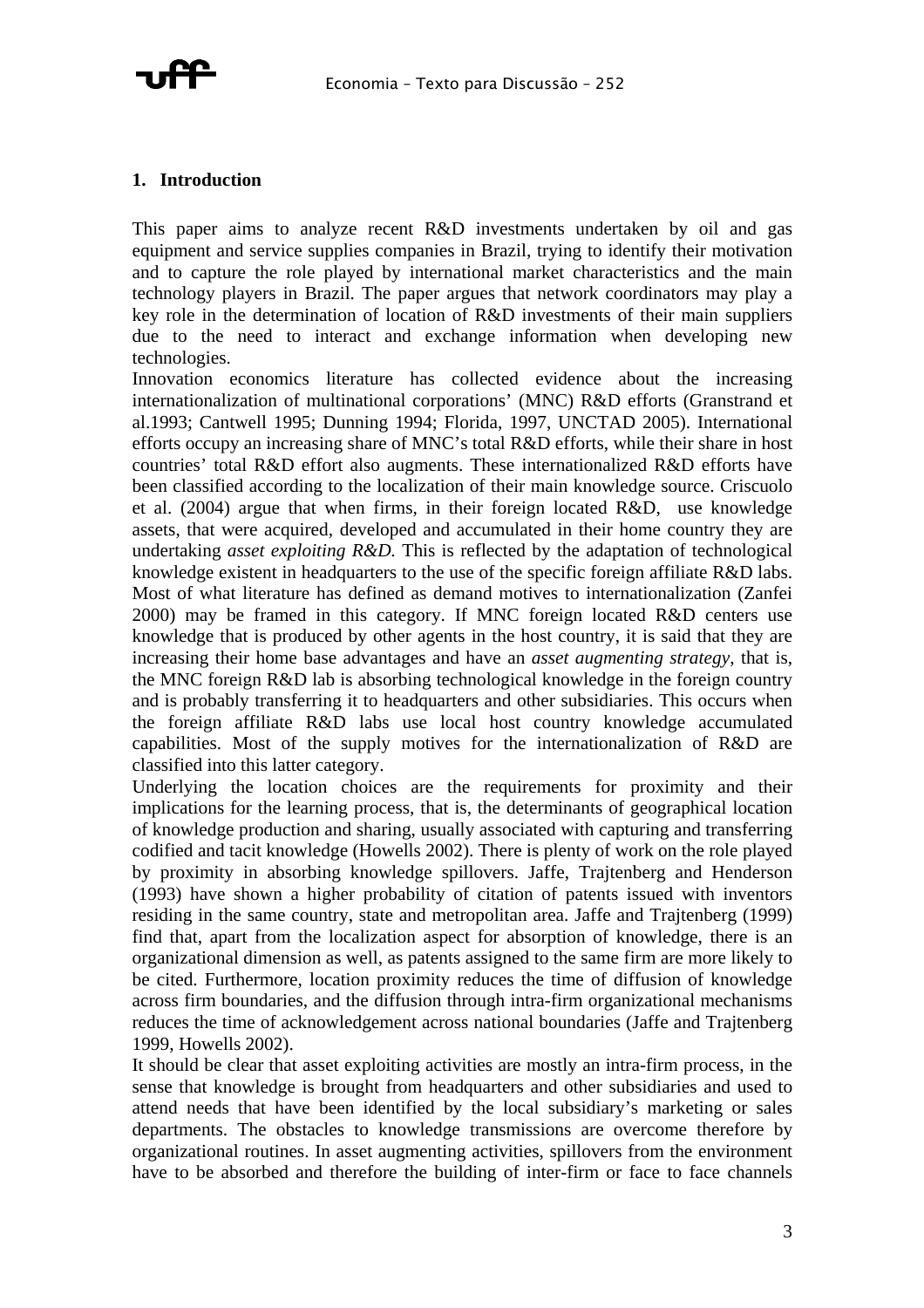

acquires greater importance. However, organizational routines procedures for diffusion of knowledge across subsidiaries are still required.

As a consequence, whenever MNC undertake asset exploiting activities, the pursuit for host country's capabilities is less likely to play a center role and the choice for the localization of the investment in more likely to be associated with local market characteristics such as scale of the market and the demand's rate of growth. In asset augmenting activities, demand and market size may not be as important as local capabilities. Scale requirements lie on the accumulated technological capabilities of the host country. In the latter case, it is more likely that firms elect only a few locations to undertake these activities, since the costs of creating absorptive capability are high due to the complexity of the task. Not surprisingly, while MNC's asset exploiting activities have been more evenly split worldwide with an important share located in large developing countries (market size requirement) such as China, India, Brazil and Mexico, asset augmenting R&D seems to be still concentrated in triad countries (UNCTAD 2005).

The presence of technology leaders and complementary national innovation systems are pointed as the main reasons for the choice of location of asset augmenting R&D and therefore the main causes for international concentration of such efforts. However, literature seems to have underplayed the role of user-producer relationships in inter-firm networks in the definition of R&D location and internationalization. Most of the effort for understanding the role of user producer links in the determination of the location of R&D has been undertaken by global production network (GPN) literature. In this case, attention is addressed to network coordinators' R&D investments in suppliers' countries. Ernst and Kim (2002) argue that R&D and engineering personnel may be displaced to local supplies networks in developing countries to carry out the necessary tasks for the transference of knowledge to be successful. This would take place when there were requirements for transference of tacit knowledge or when the learning process from codified knowledge would require close contact. Thus, network coordinators (flagships) would carry out production oriented technological activities in foreign locations.

Chen's (2004) work on Taiwanese first tier suppliers' foreign R&D investments in China shows how these companies have increased their production facilities and have carried out R&D investments as a result of the GPN movement towards China. Two important features of Chen's work are: (i) the distinctive role played by first tier suppliers who also undertake relevant R&D investment; and (ii) the dominance of production related R&D activities in China. In the latter point, Chen (2004) argues for a division of labor of R&D activities inside the GPN, where brand marketers (network coordinators or flagships in Ernst and Kim (2002) terminology) would carry out product concept technological activities, Taiwanese first tier suppliers would undertake product R&D activities at home and process R&D in China. However, GPN authors have not tackled location consequences of GPN for first tier suppliers' R&D labs.

The role played by first tier suppliers in innovation processes has been widely investigated by innovation economics literature. Womack et al. (1991) stressed the importance of suppliers participation in product concept in the lean production system. Bidault et al. (1998) analyze the determinants of early supplier involvement (ESI) practices in a large number of industries. They show that these practices have been widely spread and that they involve the sharing of information, suggestion for cost and quality improvements, participation in the design of parts and components, and the undertaking of full responsibility from the conception to the manufacturing of modules and parts of a system.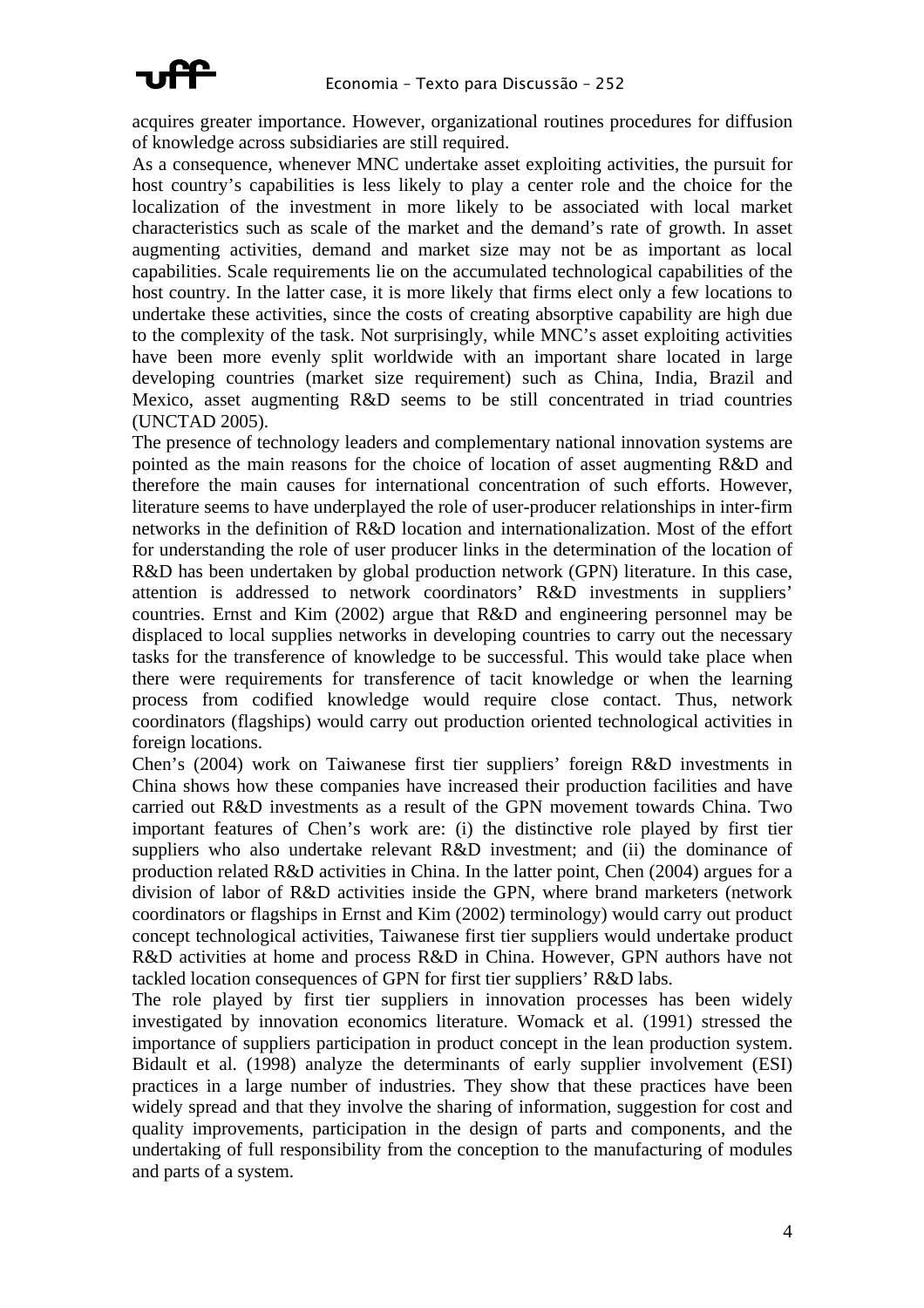

 $\overline{a}$ 

It is clear that the development of these practices requires the transference of tacit knowledge that may require contact. Then, one should expect that the presence of innovative environments that entail user-supplier interaction, proximity requirements will lead to the clustering of R&D labs and engineering crews. Whenever these usersupplier alliances have multinational participation this will end-up in foreign direct investments in R&D.

The paper is composed by five sections including this introduction. In the next section, we characterize the oil and gas industry and the type of relation operators have with equipment and services supplies companies, capturing the need and the occurrence of knowledge flows between users and suppliers. The section also deals with the Petrobras learning and capability process, stressing its role as network coordinator and the innovative challenges of the pre-salt oil province. Section three examines supplies companies' previous R&D internationalization strategies, using patenting data, and covers the motives that underlie R&D investments in Brazil through the use of interviews undertaken with Petrobras' R&D lab director and staff and with CEOs of the MNCs affiliates in Brazil. Section four discusses the results, trying to refer them to the literature and section five draws the main conclusions from the paper.

#### **2. The Brazilian Oil and Gas Industry**

#### **2.1. The Organization of Upstream Oil and Gas Industry: Technological Imperatives**

One important characteristic of the upstream oil and gas industry is its incapacity to differentiate product. This characteristic has driven the sector towards cost reducing technology trajectories. One of the main trajectories was the attempt to achieve scale economies. However, due to geographical imperatives associated with highly specific geological conditions, the achievement of economies of scale in production is quite difficult. As a consequence, economies of scope have become a more important driving force to cut costs (Bridge 2008). In order to achieve scope economies, the industry relied on specialized service and equipment suppliers that guaranteed the transference of technological capabilities across different geological scenarios. This important advance in organization became possible due to the pattern of competition between oil and gas operators. Oil companies compete through a process of risk control, managing the identification and acquisition of oil provinces, the rhythm of production in oil and gas reservoirs and logistics of supply. Service and equipment suppliers compete through service quality, innovation and the up-bringing of solutions in extreme exploration and production conditions and cost reduction (Acha and Cusmano 2005).

Jacquier-Roux and Bougeois (2002) argue that the tendency for the labor division across these two groups of firms increased since the 1980's, when oil prices went down and oil operators decided to reduce R&D efforts from an average of 1% to 0.5% of total sales. This decrease in R&D intensity has been accompanied by an increasing technological role played by service and equipment suppliers. On the other hand, service and equipment suppliers changed their strategies in some important ways. First, they engaged in a very aggressive movement of mergers and acquisitions resulting in greater diversification of their activities. This process generated the four large integrated companies (Schlumberger, Baker Hughes, Halliburton and Weatherford) and in some way it is still going on<sup>1</sup> (Iootty 2004). Second, these companies largely increased their

<sup>&</sup>lt;sup>1</sup> The last large transaction involved the acquistion of BJ by Baker Hughes and took place in 2009.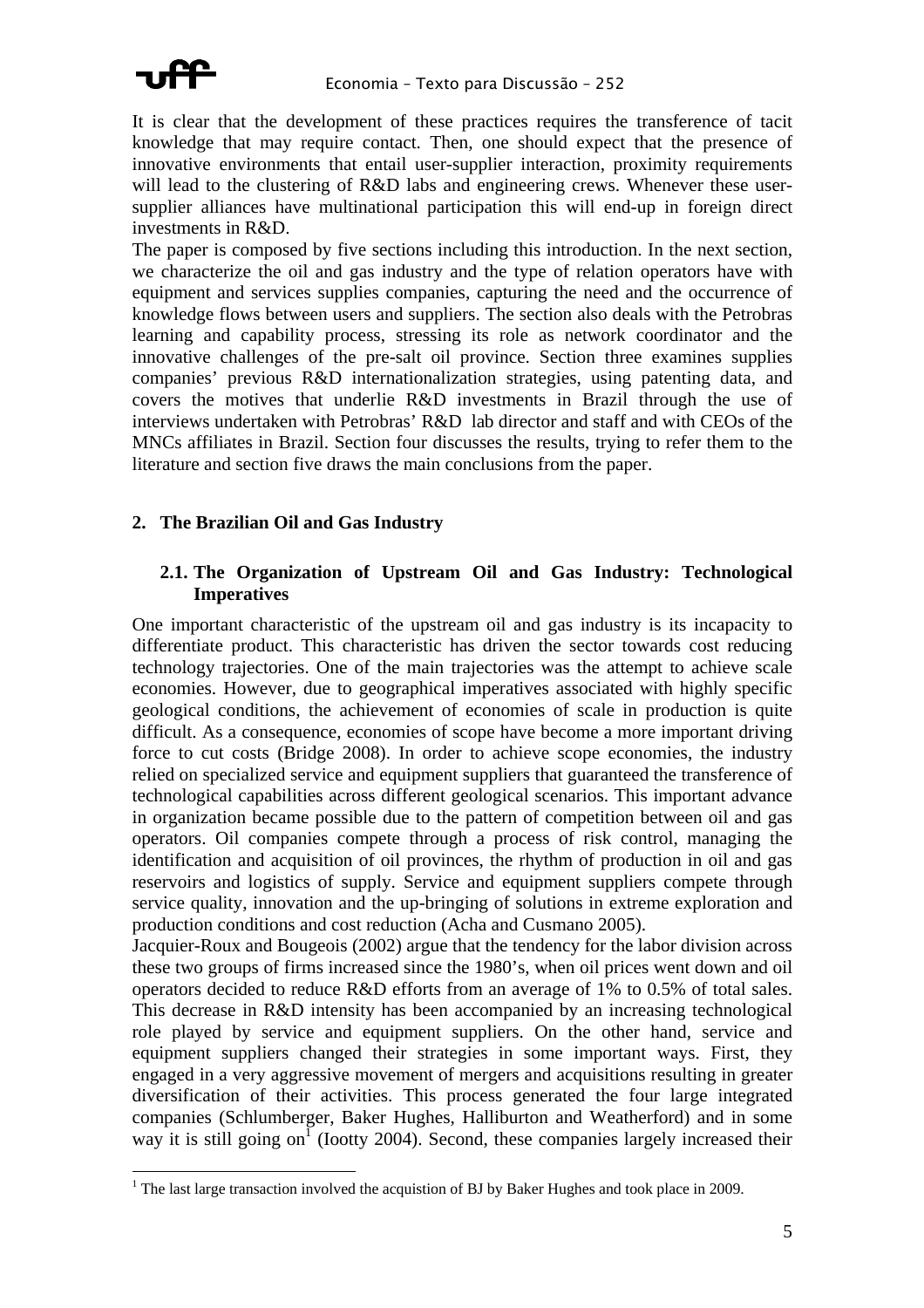

technological intensity and diversified their technological portfolios (partially explained by the M&A process). The decrease in technological activity of oil operators has been compensated by the increase in technological intensity of service and equipment suppliers (Jacquier-Roux and Bougeois 2002). The relationship established between the two parties has changed from short run commercial relations towards long run partnerships. The main reason for the undertaking of long run partnerships is associated with geological and sea heterogeneity that may require development of specific solutions. Therefore, innovation is a constant theme in the relations between these actors and the sharing of information is central to their operations.

Figure 1 shows R&D expenditures of the major oil and gas companies and service and equipment suppliers. Some important observations may be derived from the values presented. First, service and equipment suppliers have greater technology intensity when compared to oil and gas companies. Second, the volume of expenditures of oil and gas companies is still very large, giving some evidence that oil and gas companies still perform an important role as network coordinators in the industry (Acha and Cusomano 2005).

#### **Figure 1. R&D Expenditures (current million British pounds) and R&D Intensive (R&D/Sales) of Oil and Gas Major Companies and Service and Equipment Suppliers, 2008**



Source: Department of Trade and Industry 2008.

 $\overline{a}$ 

#### **2.2. Petrobras and the Brazilian Oil and Gas Technological Scenario**

Petrobras has the second largest R&D budget amongst the oil and gas companies and the highest R&D intensity, reaching 1% of sales<sup>2</sup> (Figure 1). This position was achieved through a strong drive in recent years that took the company's R&D budget from £111 millions, in 2004, to £443 millions, in 2008. This drive was motivated by two factors: (i) the growth of sales as a consequence of increases in oil prices and production; and (ii) an increase in the R&D intensity from 0.7% in 2004 to 1% of sales in 2008. The increase in the R&D intensity of Petrobras in the period was partially influenced by

<sup>&</sup>lt;sup>2</sup> Which used to be the industry average R&D expenditure before the 1990's.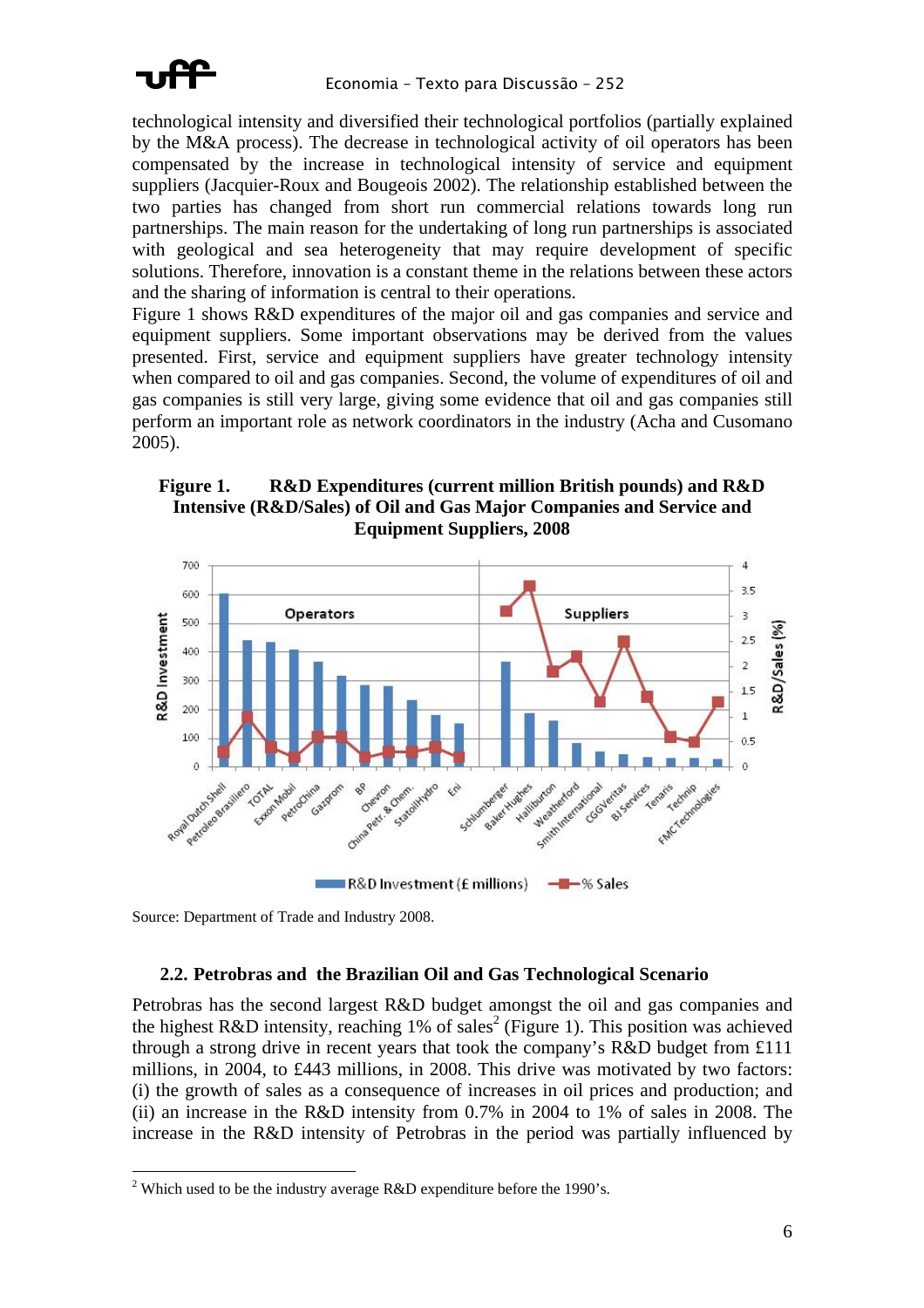

regulatory measures that forced investments in R&D by oil and gas companies. In the bidding process for exploration of oil provinces, according to regulation by Agência Nacional do Petróleo (ANP), oil operators compromise to invest 1% of the rents from high productivity oil fields in R&D in Brazil. The regulation imposes that  $0.5$ percentage point should be directed to University research in oil and gas related investigations to be undertaken according to the desire of the oil operator.<sup>3</sup>

Petrobras has since long been a very R&D intensive company. It should be stressed however that the positioning of the company as a technological leader was straightly associated with two different trends. On the one hand, Petrobras benefited from the changes in the organization of the industry related to the increasing importance of suppliers as technological partners. Bridge (2008) argues that the knowledge accumulated in suppliers allowed state-owned oil companies located in developing countries to access technology and learning. Furtado and De Freitas (2000) document three cases associated with subsea technology in which Petrobras was able to develop new technologies to be used in its subsea operations through cooperative efforts with suppliers. They also show how through this process of cooperative agreements with suppliers and other oil companies, in pre-competitive phase, Petrobras developed from a position of cosponsor to that of network articulator. Dantas and Bell (2009) also show how Petrobras was able to learn from collaborative agreements adding that network participation has been made more complex. In this case, they show that the network configuration has evolved from what they call a *passive learning network* to *strategic learning innovation network*.

|      | Oil and Gas Operator |              |               |               |
|------|----------------------|--------------|---------------|---------------|
|      | <b>PETROBRAS</b>     | <b>SHELL</b> | <b>REPSOL</b> | Total         |
| 1998 | 1,624,991            | 0            | 0             | 1,624,991     |
| 1999 | 15,988,766           | $\Omega$     | $\theta$      | 15,988,766    |
| 2000 | 51,490,603           | $\Omega$     | $\theta$      | 51,490,603    |
| 2001 | 54,167,790           | 0            | 0             | 54,167,790    |
| 2002 | 90,241,560           | 0            | 0             | 90,241,560    |
| 2003 | 105,053,341          | 0            | 0             | 105,053,341   |
| 2004 | 134, 177, 719        | 3,663,376    | 0             | 137,841,095   |
| 2005 | 208,072,498          | 937,270      | 0             | 209,009,767   |
| 2006 | 282,183,775          | 0            | 1,171,280     | 283, 355, 055 |
| 2007 | 313,418,522          | $\Omega$     | 3,214,655     | 316,633,177   |
| 2008 | 465,558,734          |              | 3,889,341     | 469,448,075   |

**Table 1 ANP Regulation R&D Budget by Oil and Gas Operator, 1998-2008, US\$ current\*** 

Source: Agência Nacional do Petróleo.

 $\overline{a}$ 

\* Converted from Brazilian real to dollar by average dollar value, according to Banco Central do Brasil.

On the other hand, Petrobras has a history of undertaking important in-house R&D efforts with nationalistic approaches. These efforts involved personnel from its main R&D lab, CENPES, located inside the campus of the *Universidade Federal de Rio de* Janeiro (UFRJ), domestically located suppliers<sup>4</sup> and Universities. Though some of these

<sup>&</sup>lt;sup>3</sup> The other percentage point may be directed either to Universities or to business R&D. Petrobras spends more than the 0.5 percentage point of these rents in its R&D center, CENPES (Leopoldo Miguez de Melo Research and Development Center) 4

<sup>&</sup>lt;sup>4</sup> Some are national capital enterprises, others are multinational companies located in Brazil.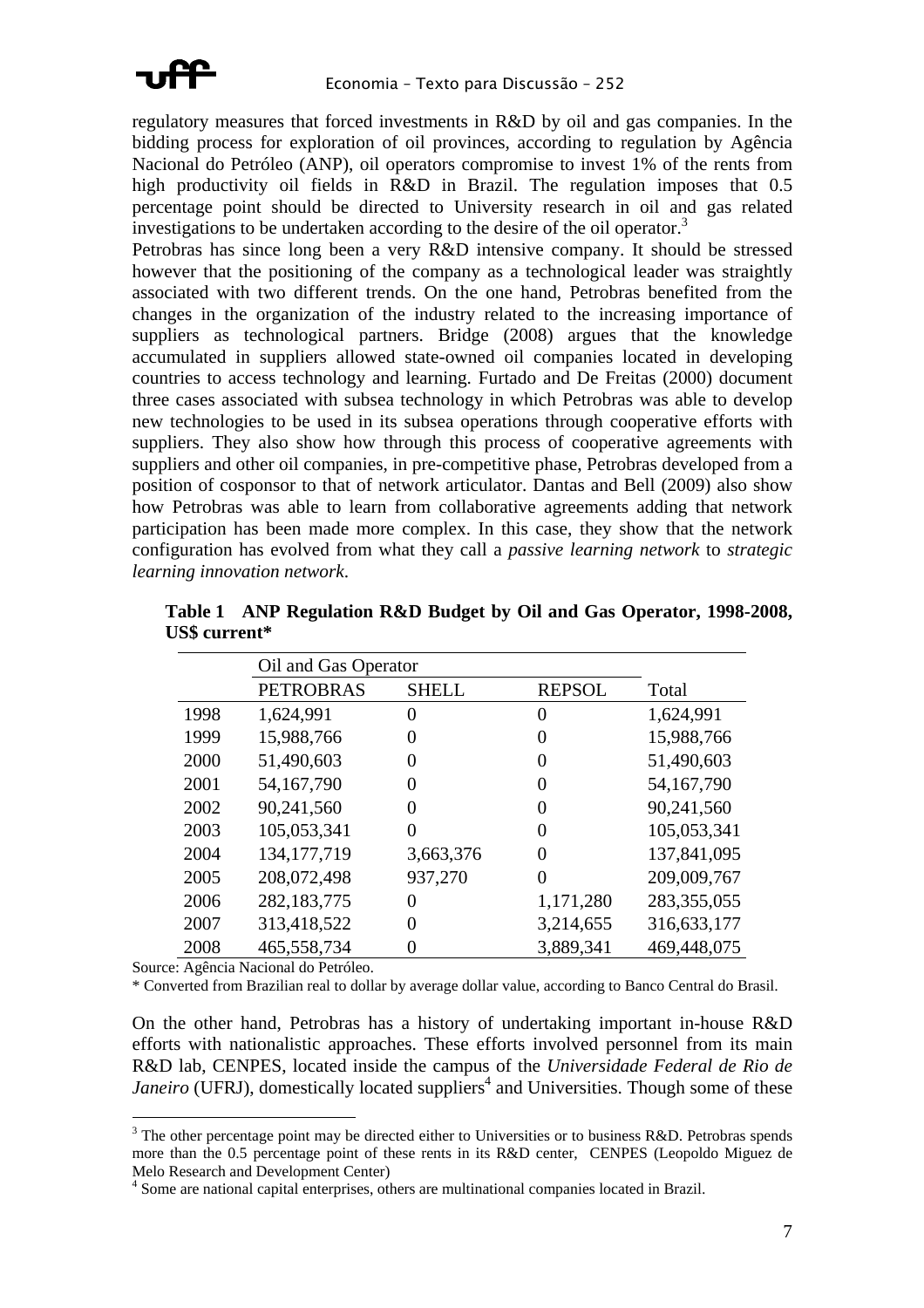

efforts resulted unsuccessful, they gathered large amount of learning and development of absorptive capacity (see Furtado and De Freitas, 2004).<sup>5</sup> Furthermore, they played an important role in developing linkages and collaborative capacity with Brazilian universities. Therefore, they were able to develop important industry-research institutions linkages. Domestic Universities became a central player in the *strategic learning innovation network* articulated by Petrobras.

The linkages with universities have straightened after the implementation of the ANP regulation on R&D. In order to use the resources from ANP, Petrobras developed a network type of organization called Thematic Networks. These networks enjoyed a large flow of resources until 2008 that has been used to establish an up to date laboratorial infrastructure distributed over many universities (see Table 1). Furthermore, these resources were also used to train personnel for the oil and gas business and to open new undergraduate and graduate specialties related to the oil and gas industry.

#### **2.3. Changes in the Technological Scenario after Pre-Salt Discoveries**

The capability accumulated by Petrobras made possible a strong expansion of the Brazilian oil and gas production (Figure 2). This has culminated in the discovery of the Pre-Salt province<sup> $\bar{\delta}$ </sup> that represents a very sizeable oil reservoir, equivalent to the North Sea province. The technology used to explore and produce in these regions was similar to that used in other offshore operations, such as North Sea and Gulf of Mexico, though, as stated above, adaptations to local geological characteristic were always necessary. However, the expansion of production from 2013 on will increasingly depend on the exploration of the new oil province at the Pre-salt.

The Pre-Salt has shown to have large potential with still open opportunities.<sup>7</sup> Furthermore, similar geological formations are present in other provinces, such as the Western African Coast. There are, however, some new technological challenges to be faced by oil companies. Bicalho et al. (2009) list five main areas where technological solutions are still to be found: (i) reservoir engineering and characterization; (ii) well drilling and completing, dealing with problems associated with drilling detours caused by the salt environment and corrosion management due to the presence of  $CO<sub>2</sub>$ ; (iii) working with risers in subsea areas with depth over 2000 meters; (iv) anchoring and managing floating devices, developing connections to risers to work in extreme conditions; and (v) associated gas logistics. The overcoming of the obstacles associated with these challenges will require more than the available technology. It is a new technological frontier where technology trajectories may not yet be established. Pioneer suppliers would be in an advantageous position in comparison to their rivals.

In a sense, it is similar to the situation faced by the North Sea industry when offshore production was at its birth and there was need to develop new technological solution to develop its whole oil and gas potential (see Furtado and De Freitas 2000). However, there is one key difference. In that context, the main oil and gas operators had their

<sup>&</sup>lt;sup>5</sup> Furtado and De Freitas (2004) document seven nationalist oriented projects in PROCAP 1000 only one

of which resulted successful. They relate however these projects with future gains by Petrobras.<br><sup>6</sup> The Pre-salt province covers an area of 120.000 km<sup>2</sup> at the Brazilian coast. The area begins in Santa Catarina, south of Brazil and follows for 800 km until it gets to Espirito Santo. It is called pre-salt due to its geological location underneath a salt layer. The oilfields are located in deep and ultra-deep waters beneath three thousands meters of rock and sand and up to 2000 meters of a salt layer. 7

<sup>&</sup>lt;sup>7</sup> The recent discoveries announced by Petrobras seem to be large. The Tupi and Iara oil fields together seem to be sufficient to double Brazil's oil reserves from 12 billion barrels to 24 billion barrels (Bicalho et al. 2009). There have been some other discoveries with still unknown volumes such as Jupiter and Carioca that some speculate would take pre-salt oil reserves up to 50 billion barrels (Berman 2008).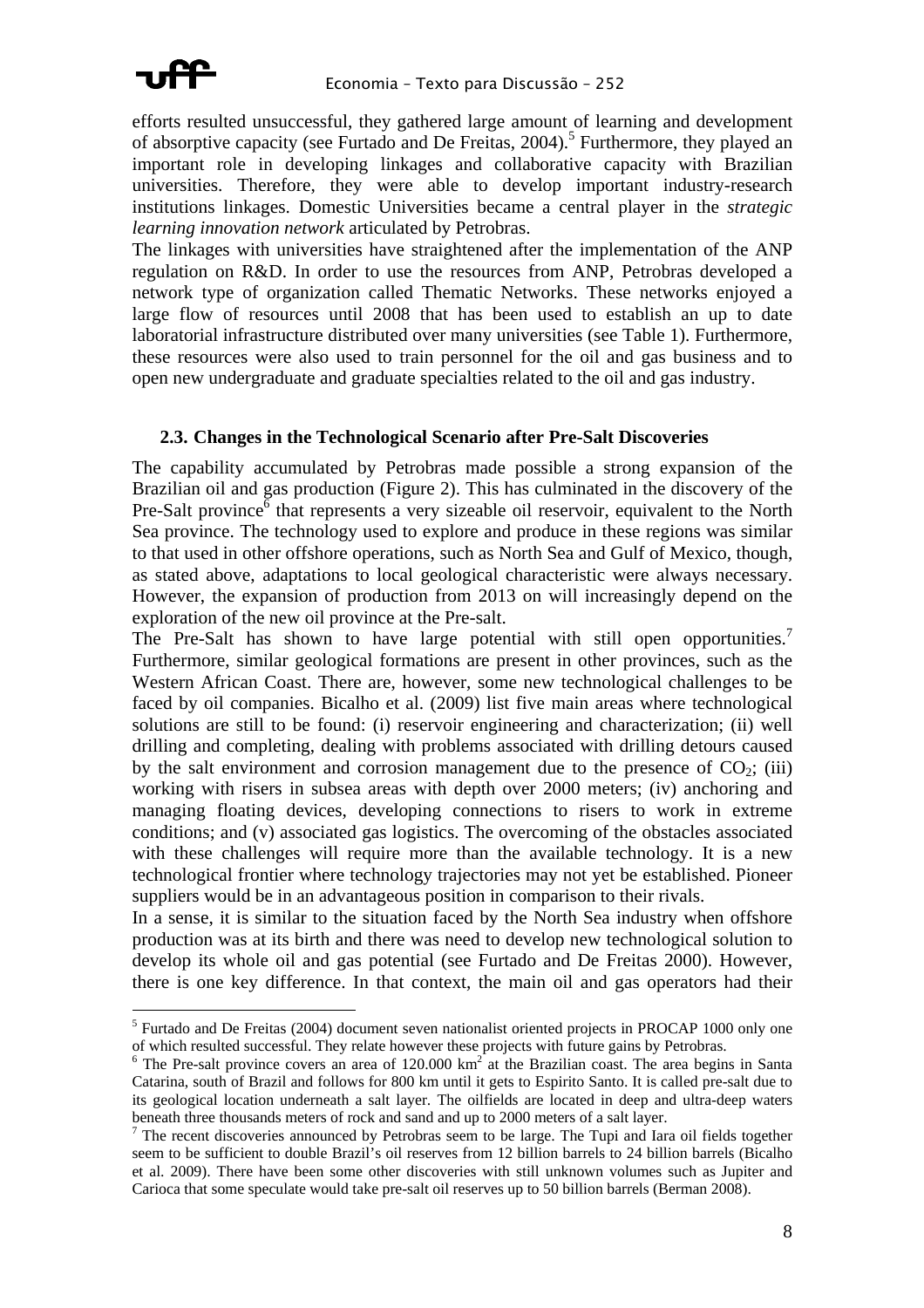

 $\overline{a}$ 

headquarters and R&D labs located in the United States, near the Mexican Gulf, where service and equipment suppliers already held their main  $R&D$  facilities.<sup>8</sup> In that case, there was no need for displacement towards new locations. In the pre-salt province, the main operator is Petrobras that has located its R&D facilities in Brazil.





Source: Agência Nacional do Petróleo, Anuário da ANP, 2001 and 2009. \*Data for 2009 and estimations for 2013, 2015 and 2020 were obtained from Petrobras in http://www.petrobras.com.br/pt/noticias/producao-de-petroleo\_no-pais-aumentou-6-3-porcento-em-2009/.

After the announcement of the pre-salt discoveries, the pressure towards the development of a domestic industry increased. However, most of the service activities are quite complex and require previous knowledge accumulation and large scale of R&D activities. Nonetheless, the production in the pre-salt province will require new technological developments as has been argued above. The domestic development of adequate technological capabilities would take precious time that would compromise investment and production targets. In order to deal with these technological challenges, CENPES prepared a strategy that involved doubling its facilities and coordinating and promoting closer interaction with Petrobras' key suppliers .

Petrobras took the decision develop these technological solutions through a joint effort with major integrated service and equipment MNC. The need for full dedication and close exchange of information required the establishment of R&D facilities of these suppliers near CENPES. Petrobras coordinated the installation of R&D laboratories of these first tier suppliers to develop the new pre-salt solutions in cooperation given the competence distribution between players.

The R&D labs were to be located at the UFRJ campus in a site two kilometers away from CENPES. Three MNC have signed contracts with UFRJ: Schlumberger, Baker Hughes and FMC. Halliburton, Technip and Cameron have expressed some interest though no formal deal has already been established. Their sole activity in the site will be R&D, for the University forbids any other activity. This should therefore be an

<sup>&</sup>lt;sup>8</sup> Hatakenaka et al. (2005) show that in the birth of North Sea the main operators came from the Gulf and the Dutch (Shell) provinces. Statoil engaged in operation later on, after the discoveries, and accumulated capabilities along the development of the province.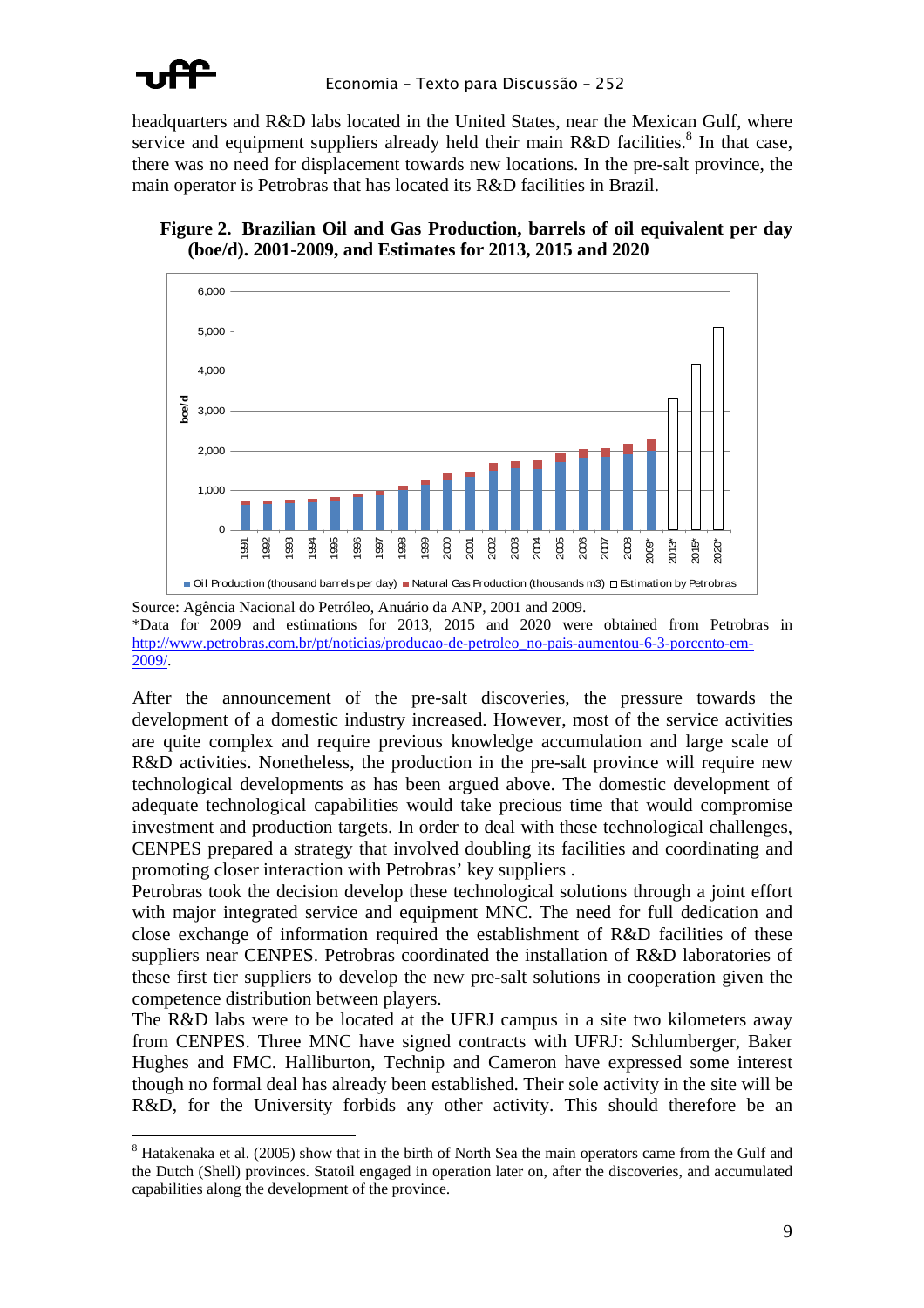

important R&D cluster in the oil and gas area. The following pages will reflect on the main factors of attraction for these entrepreneurships.

#### **3. Technological Internationalization Strategies of the Supplies companies**

#### **3.1. Methodological Issues**

This section uses information from interviews and from the European Patent Office (EPO) Bulletin Database to explore R&D internationalization strategies of the main oil and gas service and equipment suppliers. The nationality of the patent is defined by the residence of the inventor. The differences between the nationality of the applicant firm and the nationality of the inventor define the rate of internationalization of the firm's innovative activity. We have defined the nationality of the applicant firm by the nationality of the parent.<sup>9</sup>

Patel and Vega (1999) and Le Bas and Sierra (2002) elaborate a taxonomy according to the type of knowledge developed using patent statistics. The taxonomy classifies strategies according to two criteria: the revealed technological advantage of the firm at its home country in the technical field covered by the patent (RTA home), measured by the ratio of the share of company's patenting in that technical field to the share of EPO's patenting in the same technical field; and the revealed technological advantage of the host country in that technical field covered by the patent (RTA host), measured by the ratio of share of host country's patenting in that technical field to EPO's patenting in that technical field.

From these two criteria they obtain four classifications: (i) type 1 – *technology seeking FDI or home country exploiting*, RTA home<1 and RTA host >1 where the firm seeks to augment its technical base by exploiting a host country's technological advantage. This may be related to tapping in or monitoring motive for internationalization; (ii) type 2 – *home base exploiting* where RTA home>1 and RTA host <1, where the firm is more likely to be executing adaptive R&D; (iii) type 3 – *home base augmenting* R&D both RTA home and RTA host is which may also be associated with technology monitoring motive; and (iv) type  $4$  – *market seeking FDI in R&D*, where market specific needs may require firms to adapt their technologies. It is clear that types 1 and 3 match what has been called asset augmenting strategies, type 2, asset exploiting strategies and type 4 is out of any of the two types of strategies argued in the introduction of this paper and are mostly explained by acquisition of new subsidiaries.

In order to deal with the specific importance of each technology for the service and equipment suppliers here analyzed and to simplify exposition of the results, the paper uses a specific patent classification obtained from the aggregation of the 4-digits international patent classification according to patents distributions of firms, which permitted identify major and minor technical fields for their specific technological profiles (see annex 1).

The second source of information used in the paper are interviews carried out with: (i) chief executives of Schlumberger, Baker Hughes and FMC; (ii) management of the Technological Park of UFRJ; (iii) head and main R&D managers of Petrobras R&D center (CENPES). The interviews followed a semi-structured questionnaire that covered the following points:

• general information of the company and its activities in Brazil – number of employees in Brazil, in the world, expected size of the laboratory in Rio de

 $\overline{a}$ 

<sup>&</sup>lt;sup>9</sup> Schlumberger is here treated as a US firm.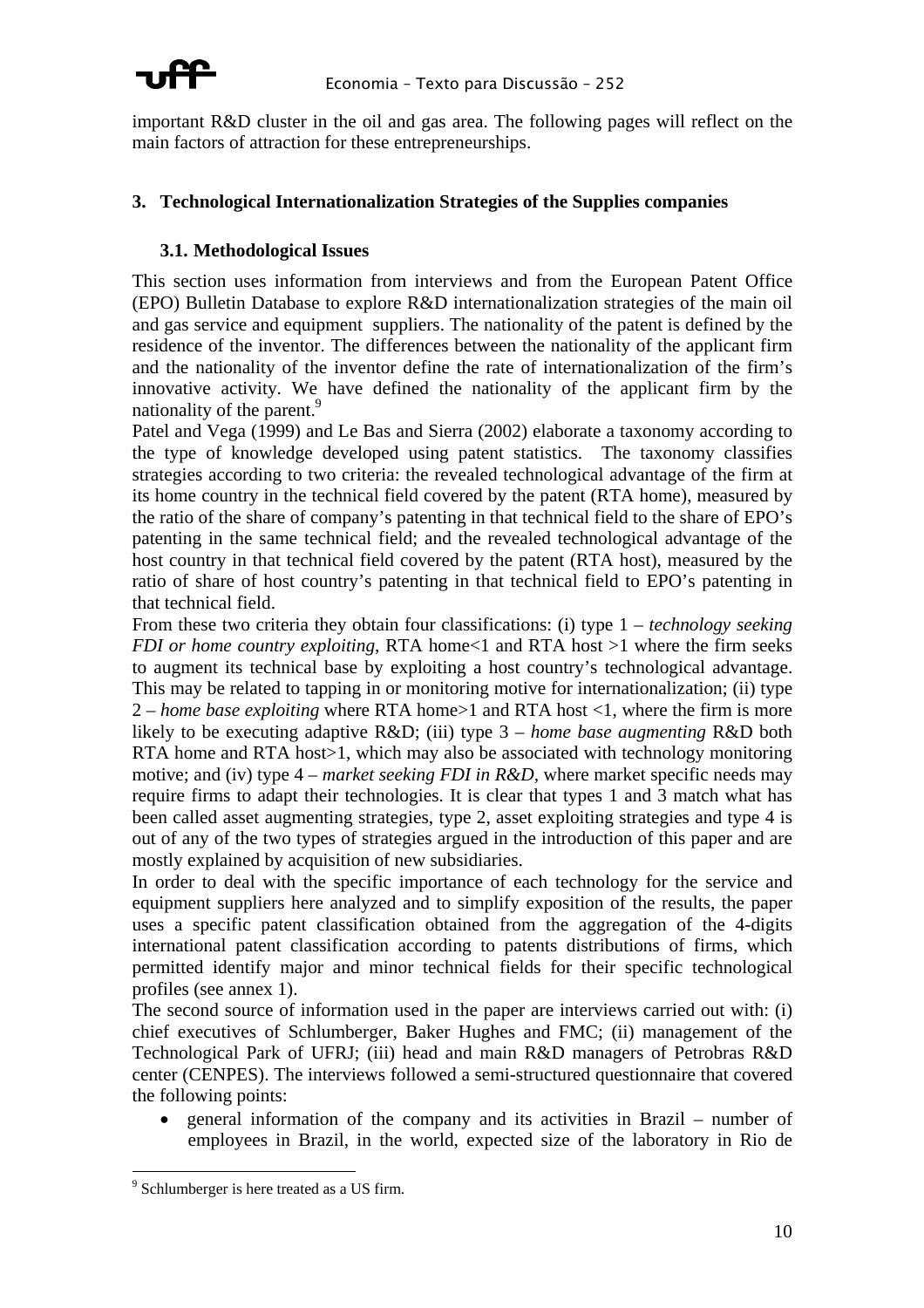

 $\overline{a}$ 

Janeiro, laboratories around the world, planned total investment in R&D in Brazilian facilities, annual budget in R&D.

- technological strategies the relative importance of R&D investment in Brazil and the type of efforts that were planned (adaptive, innovative, research, development or engineering, niche, core, complementary technologies), relation of the R&D lab in Brazil with parent R&D labs, role of the investments in the productive strategy of the MNC, main determinants of the investment (pre-salt scale, need to adapt products, cost of qualified labor, supply of specialized labor, need for interaction with suppliers, pressure from customer), sources of knowledge to be used in the lab;
- expected spillovers and local factors share of Brazilian and foreign researchers, relative importance in the MNC of the foreign researchers allocated to the lab, the role of property rights, interaction with the University (labor hiring, use of R&D labs and local infrastructure, collaborative research, the role played by specific knowledge held by the University) the role played by competitors location, role played by supplier location, importance of the proximity with CENPES.

It should be stressed that the questionnaire worked with open answers and that there was no intention to tabulate results given the small number of corporations involved. Petrobras' executives and the technological park manager were interviewed in order to capture their perception about the investments of the MNC on the same topics. Additional questions were made in order to analyze their expectations about their own organizations and the interests that were involved.

Patent information was collected on four MNC of the oil and gas equipment and service supplies industry – Baker Hughes, FMC, Halliburton and Schlumberger – from 1980 to 2008. 10 Headquarters and subsidiaries were obtained from Iootty (2004) and from companies' websites information. Though Halliburton has not yet decided to invest in the Technological Park, it was an option to use the firm's data for contrast with Baker Hughes and Schlumberger, the other two integrated service and equipment suppliers.<sup>11</sup>

#### **3.2. R&D Internationalization Strategies g of Equipment and Service Suppliers**

Schlumberger is by far the company with greater rate of internationalization of its technological efforts, 67.5% of its total patenting have inventors resident outside its

 $10$  The patenting activity of other service and equipment suppliers was not so intense in order to include

them.<br><sup>11</sup> Patents have been widely used in the literature to analyze competence building at the firm and at national levels for several reasons; they provide detailed and reliable information for long time series, they can be grouped according to firm, nationality and technical fields, and they represent output measures of the innovative process from formal and informal efforts (Patel and Pavitt, 1991). However, patents do have some shortcomings. They limit the analysis to those results that can be patented and that applicants have chosen to patent in that specific national or international office. This means that there may be some biases related to differences in the propensity to patent across sectors and technologies and differences in market and appropriation strategies. Furthermore, some of the local and international spillovers of innovative activity may not be captured by patent statistics. This may limit the analysis of policy implications (Cantwell and Iammarino 2003). The advantages and justifications for the use of EPO's statistics over USPTO have been analyzed in Le Bas and Sierra 2002, Grupp and Schmoch 1999) and are related to the greater internationalization of EPO and the greater filter it represents for usually it is not the first patenting office and its filing fees are much higher. We ask the reader to refer to those papers for greater information.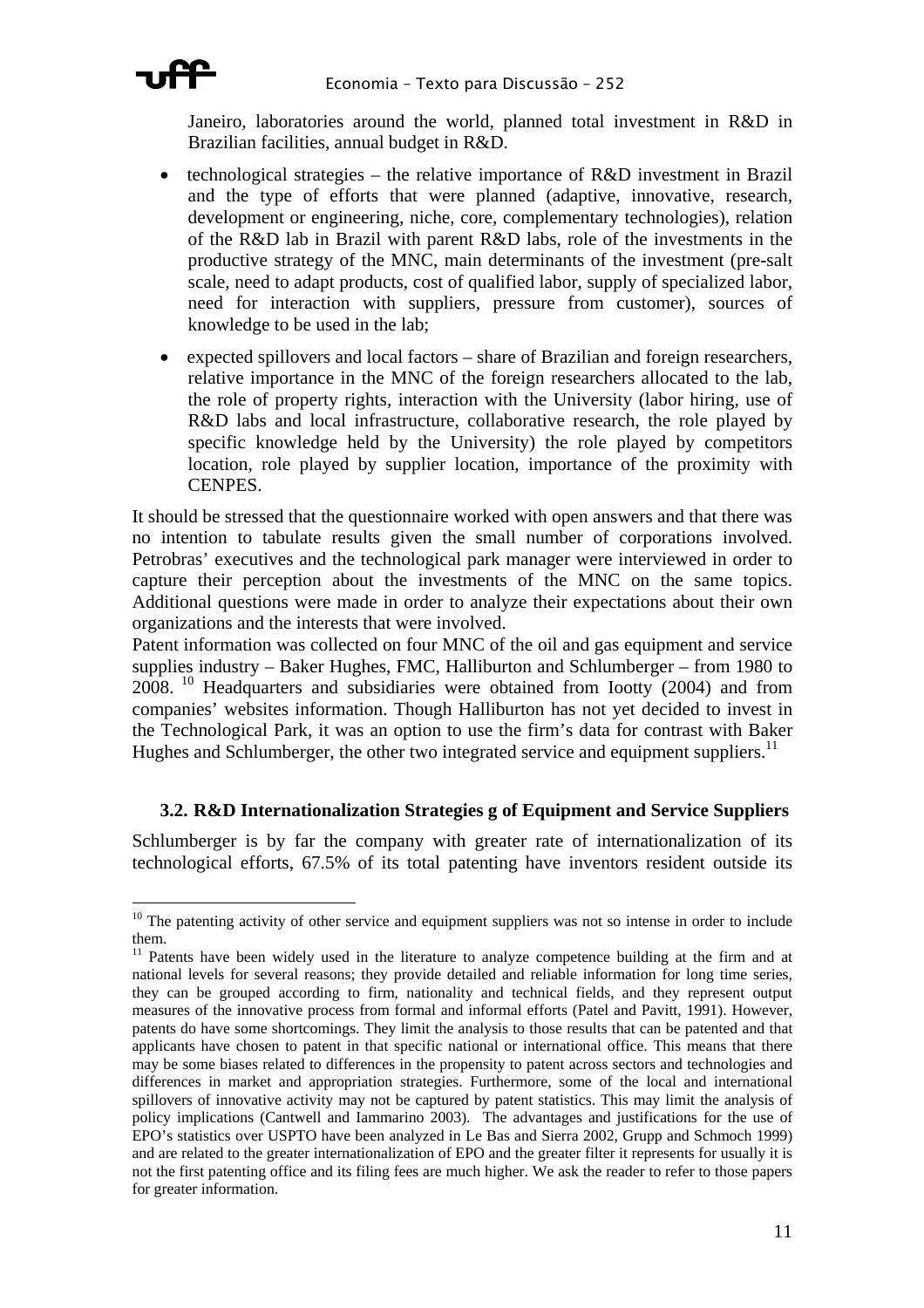

home country (see 0). On the contrary, Halliburton has the lowest level of international technological efforts with only 13% of the total patenting having designated inventors resident outside the USA. FMC and Baker Hughes have intermediary levels of internationalization. FMC's and Baker's level of internationalization are similar to the average identified for USA MNC by UNCTAD  $(2005)$ .<sup>12</sup>

Table 2 presents also the co-patenting activities of these firms, that is, patents that are filed together with other firms, research institutions or universities. This may be an indicator of the level of interaction with agents in systems of innovation, which is also related to the absorption of spillover and therefore to asset augmenting strategies, whenever done in foreign locations. It should however be stressed that the measure captures only formal activities, due to the legal consequences of patenting. The overall rate of co-patenting is very low but it is always greater in international locations. Schlumberger is the only firm with high level of co-patenting and mostly carried out in foreign locations. Almost a quarter of its patenting with foreign inventors occurs in cooperation with other firms or universities, while the other three have 5% or less of its foreign inventors patenting in cooperative efforts.

These data reveal important differences about the R&D internationalization strategies of these four firms and also of the mergers and acquisition processes they went through. In fact, only Schlumberger seems to have a conscious R&D strategy of internationalization. Its greater level of internationalization is due to two important characteristics. On the one hand, it is influenced by its French origin, what explains the high percentage of patenting with French inventors. On the other hand, the company adopts a more aggressive international strategy, trying to capture knowledge produced in host countries. According to the interviews, the aim of the company is to have an international distribution of R&D similar to the international distribution of its sales. They have three types of R&D labs:

- (i) basic research labs, which was pointed out as being "almost a University", that develops knowledge to be used by the whole corporation. The company has five labs dedicated to this activity in the US, UK, Japan, Russia and Saudi Arabia;
- (ii) development and engineering labs which are responsible for the elaboration of direct productive solutions. These labs solve global problems and solutions should be applied worldwide. There is a great number of laboratories with this characteristics in the corporation; and
- (iii)regional technology centers which are responsible for the adaptation of solutions elaborated by the development and engineering labs.

Baker Hughes' R&D internationalization is a consequence of mergers and acquisitions process. Some of the R&D labs of acquired companies were kept open due to their high local capabilities. This occurred for instance with Eastman Christensen in Germany, explaining the high share German inventors' patents have in total Baker and Hughes international patenting (see Table 3). Baker Hughes did not have until now a clearly designed international R&D strategy and the interviewees were quite enthusiastic about this pioneering experiment in developing countries (Rio de Janeiro and Bahrein will be the first experience). $^{13}$ 

 $\overline{a}$ 

 $12$  The level of internationalization shown by USA companies in UNCTAD (2005) is calculated using the UNCTAD survey and provide therefore information on 2004 R&D activities while R&D internationalization here measured uses patent and has effects accumulated since 1978. Therefore, it should be seen as having a bias towards underestimating the level of internationalization of R&D

 $13$  Until now, R&D labs were concentrated in the US and Germany.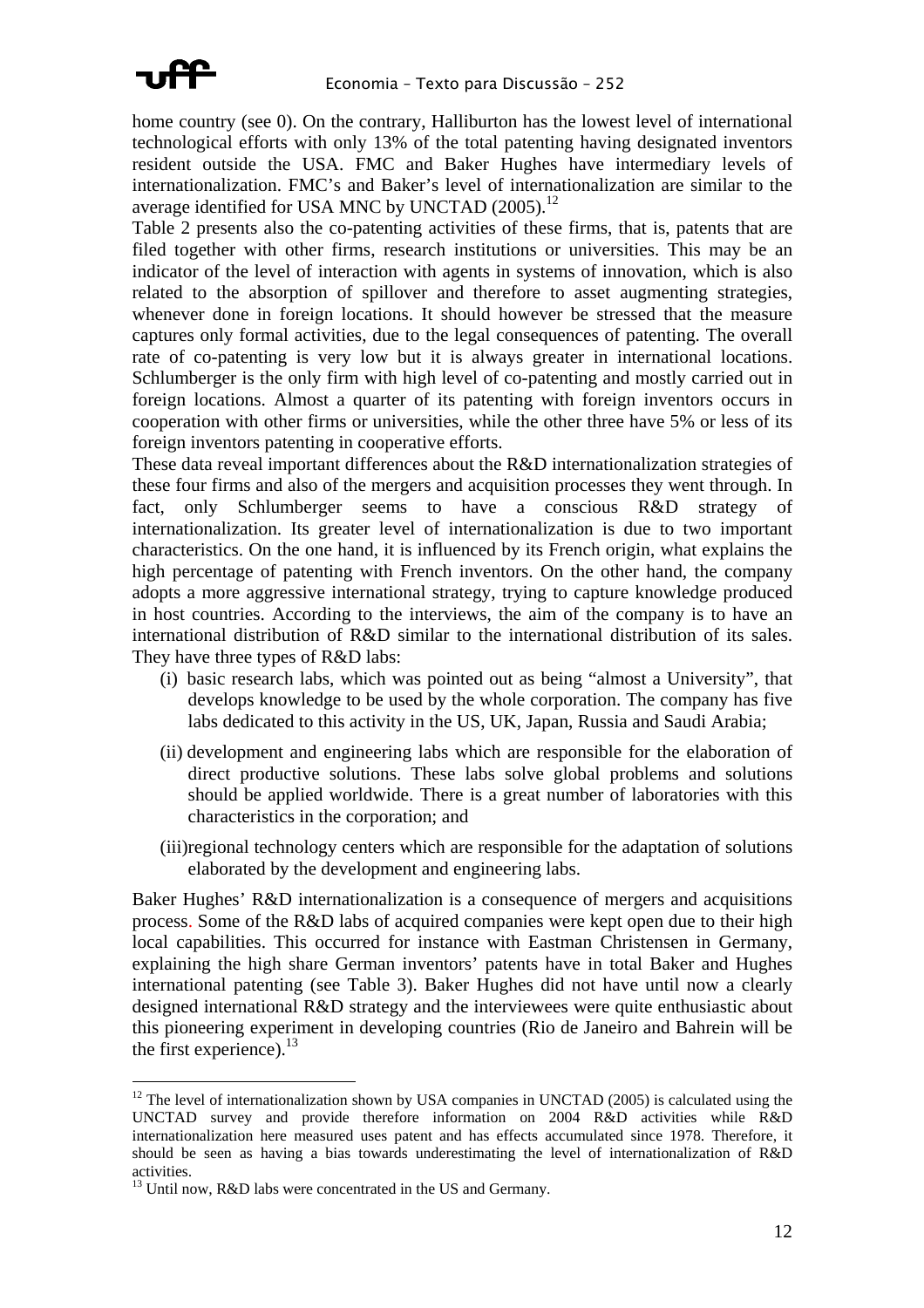

The more disperse international activity of FMC is explained by its reliance on userproducer interactions. It has also been affected by mergers and acquisitions. The Brazilian subsidiary is one example of an acquisition that had developments over R&D&E activities. Former CBV had a history of capability accumulation and learning through interaction with Petrobras. In this case, its acquisition by FMC maintained the technological capabilities accumulation strategy and the previously developed interaction with Petrobras, which resulted in the patenting activity with Brazilian inventors shown in Table 3. However, the main orientation of the company follows a more centralized model of production of knowledge with R executed in the home country and D in the destination.

Halliburton has the lowest R&D intensity amongst the large integrated companies (see Figure 1). It is furthermore the most reluctant to internationalize its R&D. This may explain its reluctance to invest in an R&D lab in Brazil.

Firms adopt however very similar strategies with respect to the technical localization of their cooperative efforts with strong prevalence of type 3, home base augmenting R&D strategies, followed by type 2, home base exploiting, strategies, that is, they internationalize in fields they were previously specialized. In most cases, the host country also was it. This seems to be a general conclusion of previous studies (Le Bas and Sierra 2002 and Patel and Vega 1999): the large reliance on firms' home country competences. It is therefore very rare that firms internationally seek competences they do not hold in their home countries. Table 3 shows nonetheless that a not so low proportion of the competences developed abroad by Schlumberger and FMC are outside their home country's research revealed technological advantages (a little less than 1/3). However, neither FMC nor Schlumberger develop core technical fields outside their home countries that are not core technical fields in their home countries, that is, whenever a technical field plays a relevant role outside their home country in a way to say that the company is specialized in that technical field, it also plays a relevant role in their home countries. Core competences are therefore defined at home.

The question is *why did these MNC decide to operate R&D labs in Brazil?* In the interviews, we were able to identify three common answers. First, all MNC are attracted by the pre-salt scale. There is a wide understanding that the pre-salt opens an avenue of supply opportunities. In this case, market size and growth potential are playing a central role in the establishment of R&D efforts abroad. All companies report this as their most important motivation.

Second, MNC were attracted by CENPES' technological competences. The interest on CENPES' competences is nonetheless different amongst companies. On the one hand, the integrated companies want to learn about exploration and production conditions in the pre-salt because they are aware that knowledge developed for the Brazilian pre-salt will be able to be used elsewhere. Each of the integrated service and equipment suppliers, Schlumberger and Baker Hughes, have contracted at least one development project with CENPES that should be the main carrier of the R&D facility. This means the use of a team with full dedication to interact and produce solutions together with CENPES. It should be stated that this position matches CENPES' intention to have the full attention of researchers from these companies. This means that these companies are participating from the beginning of the design of Petrobras' operations in some conditions and that the solutions that are brought together will imply consequences to the operation of Petrobras as well, more similar to the early supplier involvement described in Bidault et al. (1998). On the other hand, FMC has a classic user-supplier relationship in which its main objective is to know the user needs to adapt its engineering solutions. In the words of the President for Brazilian operations of FMC "I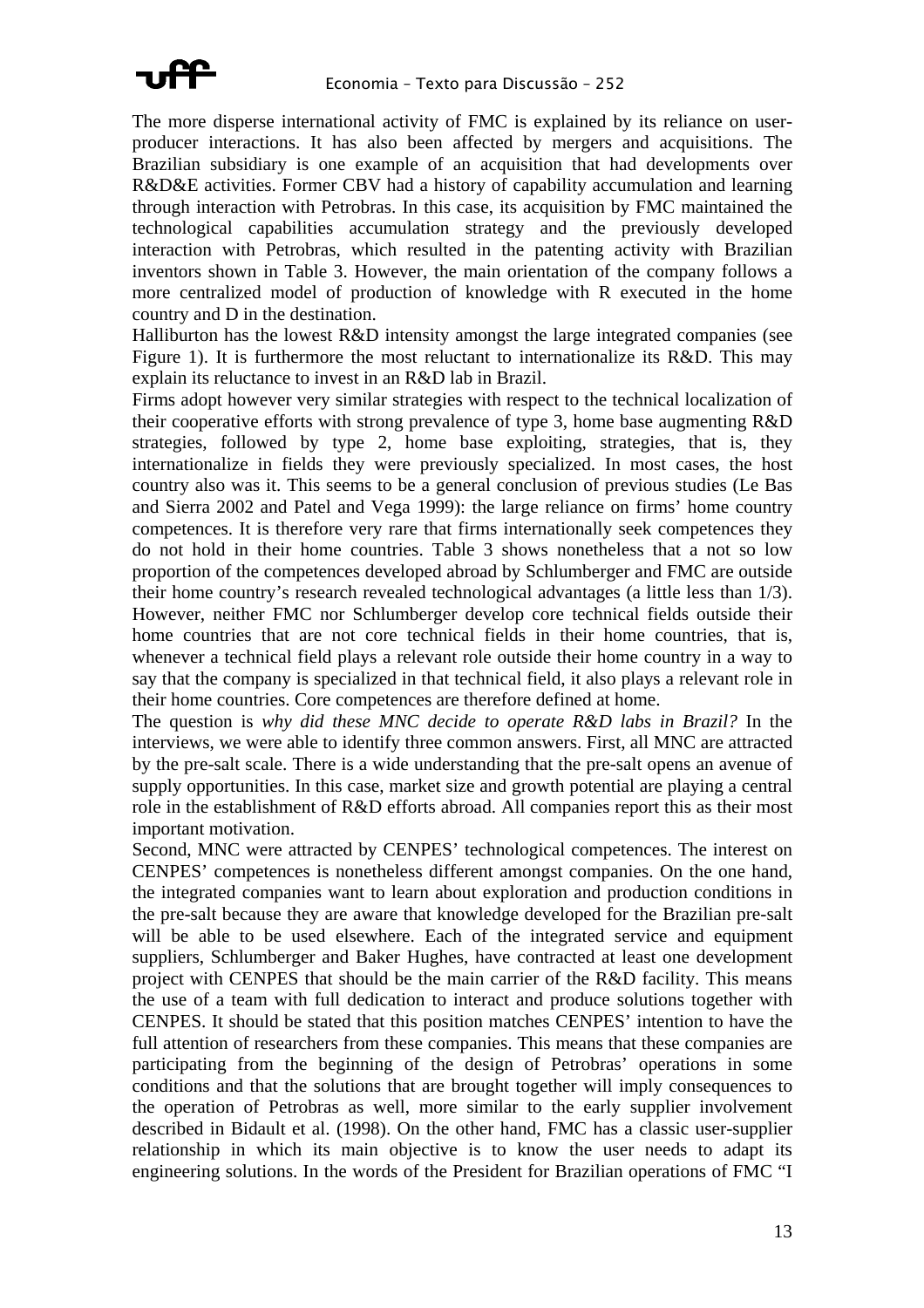

 $\overline{a}$ 

would rather be inside CENPES, but 2 km away is okay". The main difference with the integrated companies is that FMC will mostly use information provided by Petrobras, but it does not seem that information from their R&D labs will be flowing into CENPES.

Third, all interviewees have stated that Brazil has skilled and qualified labor force to develop R&D activities.<sup>14</sup> In the case of FMC, they already have a robust engineering department in Brazil with about 150 people working. Therefore, they have experience with qualified personnel.

Companies differ, however, in the size and direction of their efforts. The investments by FMC should continue the already established strategy of adapting technology elaborated by the parent firm to Petrobras' purposes. Therefore, the center should be very intensive in engineering efforts. However, they should increase their investments in terms of size, reaching 250 engineers. They will also build a submarine measurement and test laboratory due to the privileged location of the UFRJ campus (by the sea). Due to the type of knowledge being acquired from CENPES and to the reliance on headquarters technology, one may say that it is a continuation, in a new site, of the relationship already established with Petrobras in recent years with a strong emphasis on *asset exploiting*.

Contrary to FMC, the establishment of these labs represents a disruption of the type of technological relations that the integrated services suppliers have with Petrobras. Schlumberger has the most ambitious project for the UFRJ site. It defined its R&D lab in Brazil as a mix of a regional technology center and a development and engineering center. In one large project with Petrobras, they should be developing technology to be used for local purposes and afterwards to be adapted for use in other parts of the world. It will begin acquiring local knowledge to produce for local purpose, but then this information should flow to other operation units of the MNC. In this sense, they are more likely to be establishing a *asset augmenting* strategy. Their lab is planned to have in a first phase 350 researchers and may increase to larger numbers afterwards. At the beginning, 30% to 40% of the researchers will come from other parts of the company with the rest being hired in Brazil. The company has a hierarchy of researchers in fellows (the highest level – only eleven in the company), advisers, principals and seniors. The Brazilian R&D facility should have one fellow and at least one adviser, which show the importance they are depositing in the lab. The fellow will be working in the development and engineering project with Petrobras. This shows the importance they are giving to the research center in Brazil.

According to Baker Hughes' managers, the R&D investments in Brazil change the company's internationalization strategy in the sense that it is a first step towards a more decentralized R&D. In this case, the company will be engaging in strategies that also incorporate *asset augmenting*. The lab should hold 100 researchers. The joint project with Petrobras will require an expenditure of around US\$ 30 million in three years plus US\$ 10 million of investments in equipment. Petrobras will be spending other US\$ 10 million in the same project.

Firms also intend to interact with university, mainly with UFRJ. All of them have stated that the first step is to hire human resources that are prepared by the Universities and the hiring of personnel to take post-graduate degrees in the University in certain subjects. They are aware of the large infrastructure that has been acquired with ANP's resources and are willing to interact with the University in order to use its human and physical infrastructure and to take joint research. Baker Hughes already has agreements with

 $14$  According to CAPES, Brazil had, in 2009, more than 160 thousands PhD. Students.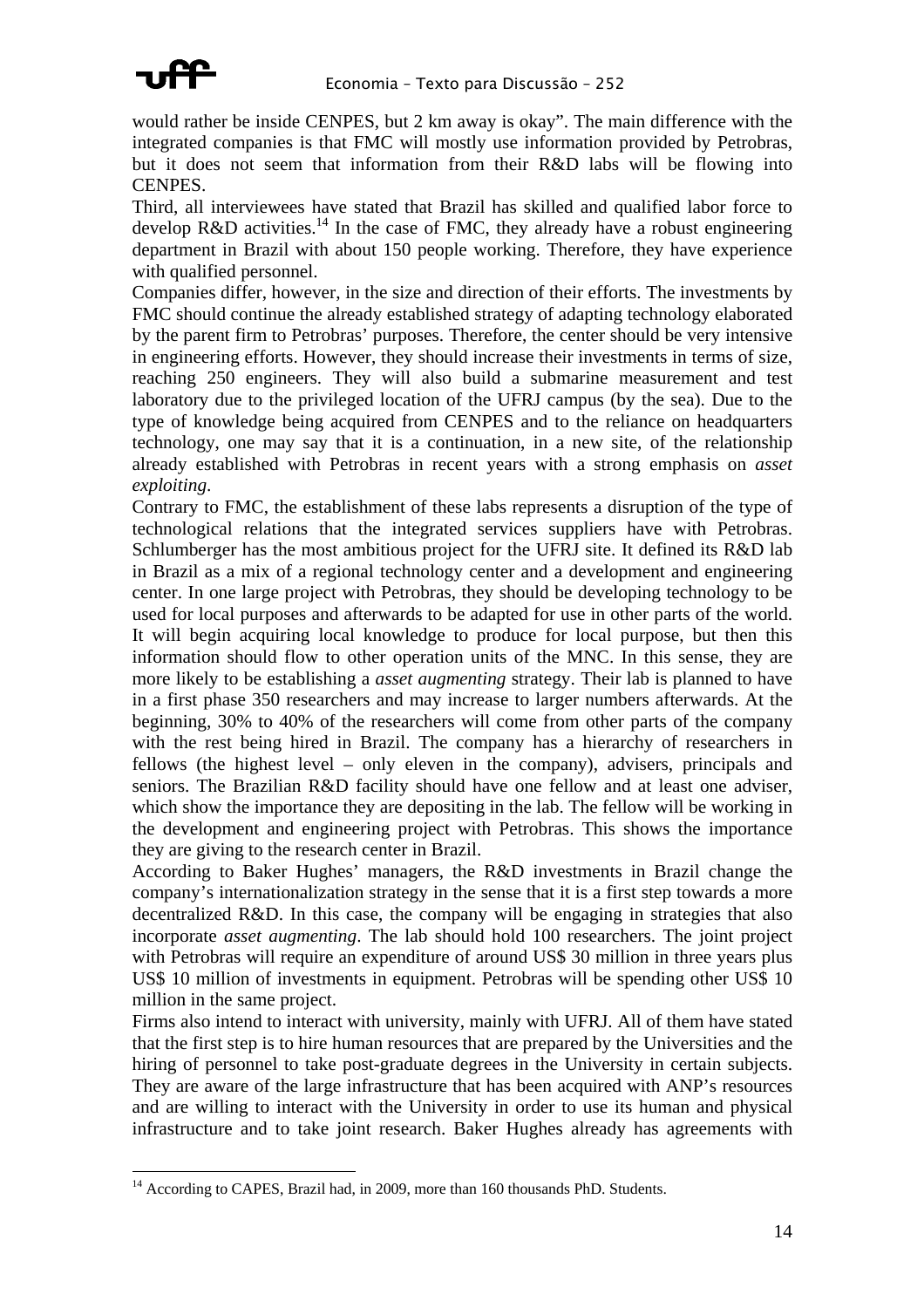

some departments for maintenance and use of R&D labs. Furthermore, the University has changed its behavior towards companies and has started to establish policies for interaction with them.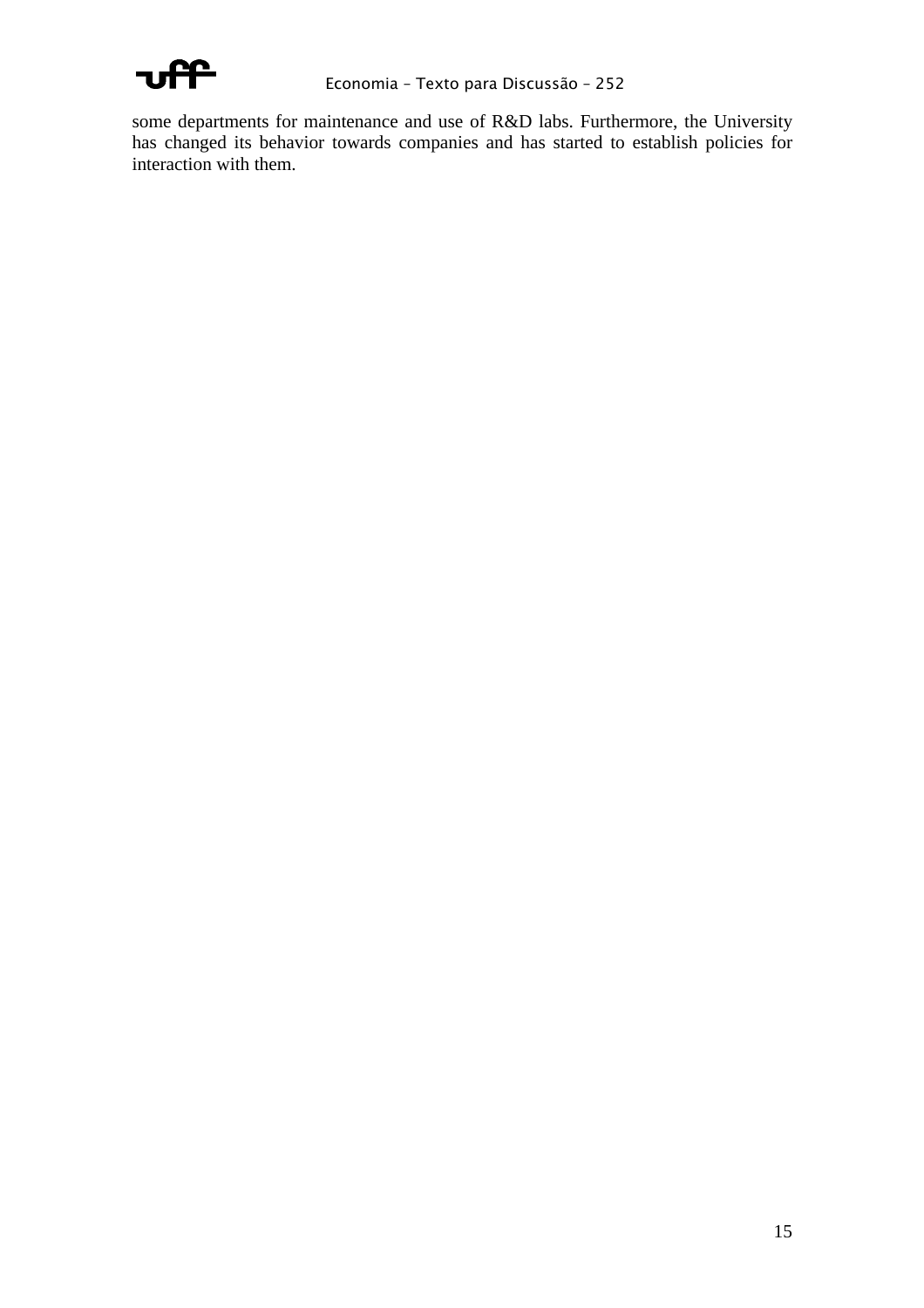|                     |          |                                |       |              | Number of Patents with Foreign |       |          |                                |       |                     |                        |       |  |  |
|---------------------|----------|--------------------------------|-------|--------------|--------------------------------|-------|----------|--------------------------------|-------|---------------------|------------------------|-------|--|--|
|                     |          | <b>Total Number of Patents</b> |       |              | <b>Resident Inventors</b>      |       |          | Internationalization Ratio (%) |       | Rate of Cooperation |                        |       |  |  |
|                     | Filed    |                                |       | Filed        |                                |       | Filed    |                                |       |                     |                        |       |  |  |
|                     | with     | Individually                   |       | with         | Individually                   |       | with     | Individually                   |       |                     |                        |       |  |  |
|                     | Partners | Filed                          | Total | Partners     | Filed                          | Total | Partners | Filed                          | Total |                     | National International | Total |  |  |
| <b>BAKER-HUGHES</b> |          | 488                            | 492   |              | 16                             | 118   | 50.0     | 23.8                           | 24.0  | 0.5                 | 1.7                    | 0.8   |  |  |
| <b>FMC</b>          | 14       | 567                            | 581   |              | 164                            | 173   | 64.3     | 28.9                           | 29.8  | 1.2                 | 5.2                    | 2.4   |  |  |
| <b>HALLIBURTON</b>  | 14       | 886                            | 900   | <sub>(</sub> | 111                            | 117   | 42.9     | 12.5                           | 13.0  | 1.0                 | 5.1                    | 1.6   |  |  |
| <b>SCHLUMBERGER</b> | 146      | 808                            | 954   | 145          | 499                            | 644   | 99.3     | 61.8                           | 67.5  | 0.3                 | 22.5                   | 15.3  |  |  |

**Table 2 Cooperation and Internationalization Ratios for Selected Companies, 1978-2008.** 

Source: Own elaboration from EPO Bulletin.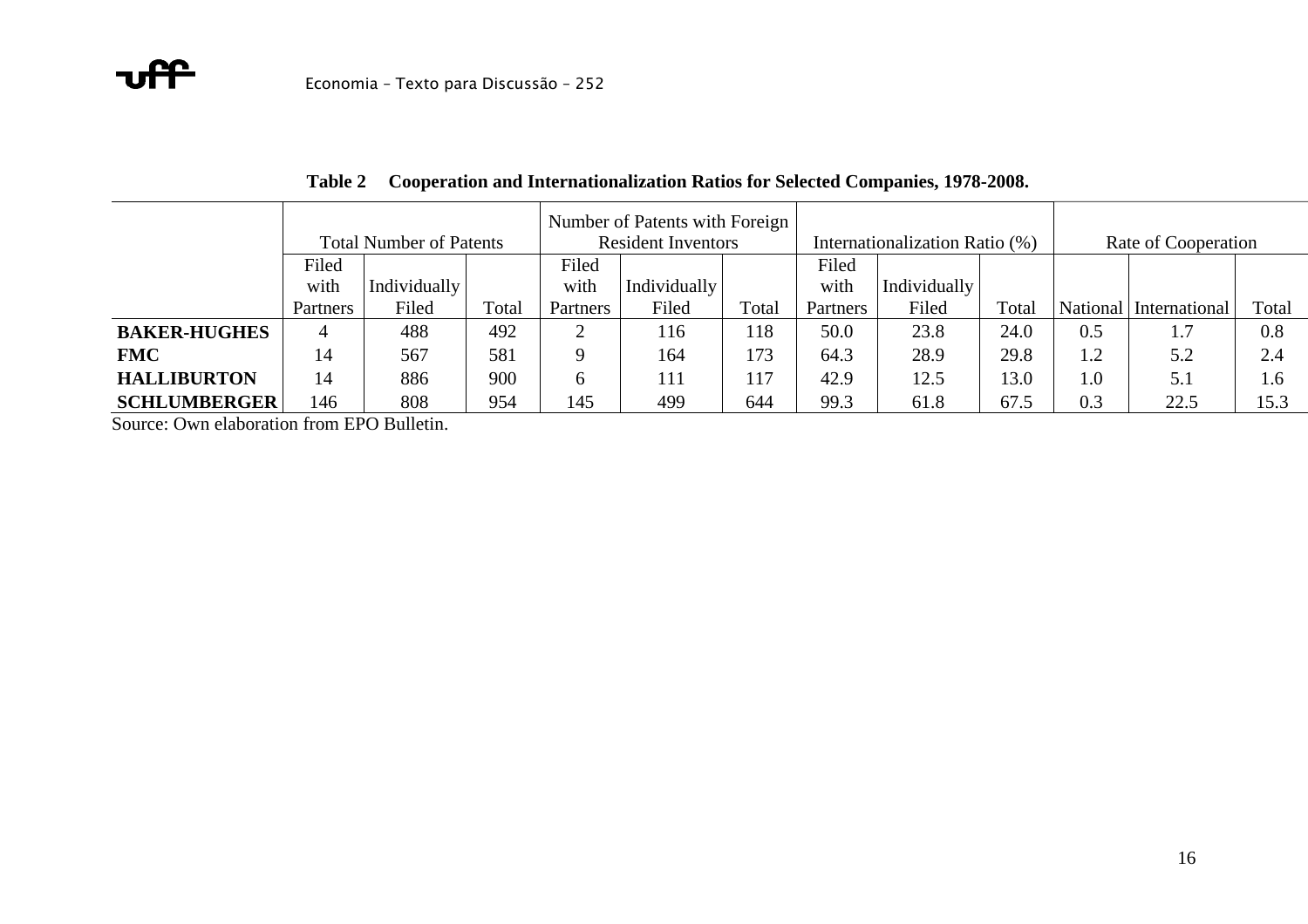|                                               | Schlumberger |      |      |           |       |       |      | Halliburton |      |      |       |       | <b>FMC</b> |         |      |      |       |       |      | <b>Baker Hughes</b> |      |      |     |             |  |
|-----------------------------------------------|--------------|------|------|-----------|-------|-------|------|-------------|------|------|-------|-------|------------|---------|------|------|-------|-------|------|---------------------|------|------|-----|-------------|--|
| Host                                          | Type         | Type |      | Type Type |       |       | Type | Type        | Type | Type |       |       | Type       | Type    | Type | Type |       |       | Type | Type                | Type | Type |     |             |  |
| Country                                       |              |      |      | 4         | Total | Share |      |             |      |      | Total | Share |            |         |      | 4    | Total | Share |      |                     |      | 4    |     | Total Share |  |
| BE                                            | 6.8          | 62.7 | 20.3 | 10.2      | 100   | 8.4   | 0.0  | 100.0       | 0.0  | 0.0  | 100   | 3.8   | 0.0        | 59.4    | 3.1  | 37.5 | 100   | 20.3  |      |                     |      |      |     |             |  |
| BR                                            |              |      |      |           |       |       |      |             |      |      |       |       | 7.1        | 42.9    | 50.0 | 0.0  | 100   | 8.9   | 0.0  | 66.7                | 33.3 | 0.0  | 100 | 2.8         |  |
| <b>CA</b>                                     | 20.0         | 45.0 | 35.0 | 0.0       | 100   | 2.9   | 4.3  | 26.1        | 60.9 | 8.7  | 100   | 22.1  | 18.8       | 31.3    | 43.8 | 6.3  | 100   | 10.1  | 15.4 | 7.7                 | 38.5 | 38.5 | 100 | 12.1        |  |
| DE                                            | 15.4         | 15.4 | 30.8 | 38.5      | 100   | 1.9   | 0.0  | 100.0       | 0.0  | 0.0  | 100   | 3.8   | 33.3       | 33.3    | 22.2 | 11.1 | 100   | 5.7   | 6.1  | 51.5                | 36.4 | 6.1  | 100 | 30.8        |  |
| <b>FR</b>                                     | 6.2          | 38.7 | 22.0 | 33.1      | 100   | 43.6  | 0.0  | 75.0        | 25.0 | 0.0  | 100   | 3.8   | 45.5       | $0.0\,$ | 45.5 | 9.1  | 100   | 7.0   |      |                     |      |      |     |             |  |
| <b>GB</b>                                     | 5.7          | 6.8  | 74.4 | 13.1      | 100   | 25.1  | 2.9  | $0.0\,$     | 88.6 | 8.6  | 100   | 33.7  | 16.1       | 6.5     | 61.3 | 16.1 | 100   | 19.6  | 0.0  | 0.0                 | 93.2 | 6.8  | 100 | 41.1        |  |
| JP                                            | 17.6         | 70.6 | 11.8 | 0.0       | 100   | 2.4   |      |             |      |      |       |       |            |         |      |      |       |       |      |                     |      |      |     |             |  |
| NL                                            | 5.9          | 52.9 | 29.4 | 11.8      | 100   | 2.4   | 4.5  | 68.2        | 0.0  | 27.3 | 100   | 21.15 | 54.5       | 45.5    | 0.0  | 0.0  | 100   | 7.0   | 0.0  | 80.0                | 0.0  | 20.0 | 100 | 4.7         |  |
| NO.                                           | 13.4         | 3.7  | 67.1 | 15.9      | 100   | 11.7  | 0.0  | $0.0\,$     | 91.7 | 8.3  | 100   | 11.5  | 23.5       | 11.8    | 64.7 | 0.0  | 100   | 21.5  | 0.0  | 0.0                 | 55.6 | 44.4 | 100 | 8.4         |  |
| RU                                            | 0.0          | 0.0  | 90.9 | 9.1       | 100   | 1.6   |      |             |      |      |       |       |            |         |      |      |       |       |      |                     |      |      |     |             |  |
| Total                                         | 7.7          | 28.9 | 41.9 | 21.6      | 100   | 108.7 | 2.9  | 30.8        | 54.8 | 11.5 | 100   | 88.89 | 19.6       | 27.8    | 39.9 | 12.7 | 100   | 91.3  | 3.7  | 22.4                | 59.8 | 14.0 | 100 | 90.7        |  |
| $Souron$ : $QW$ alghoration from EDO Pullatin |              |      |      |           |       |       |      |             |      |      |       |       |            |         |      |      |       |       |      |                     |      |      |     |             |  |

**Table 3R&D Internationalization Strategies Adopted by Oil and Gas Service and Equipment Suppliers MNC by Host Country, %** 

Source: Own elaboration from EPO Bulletin.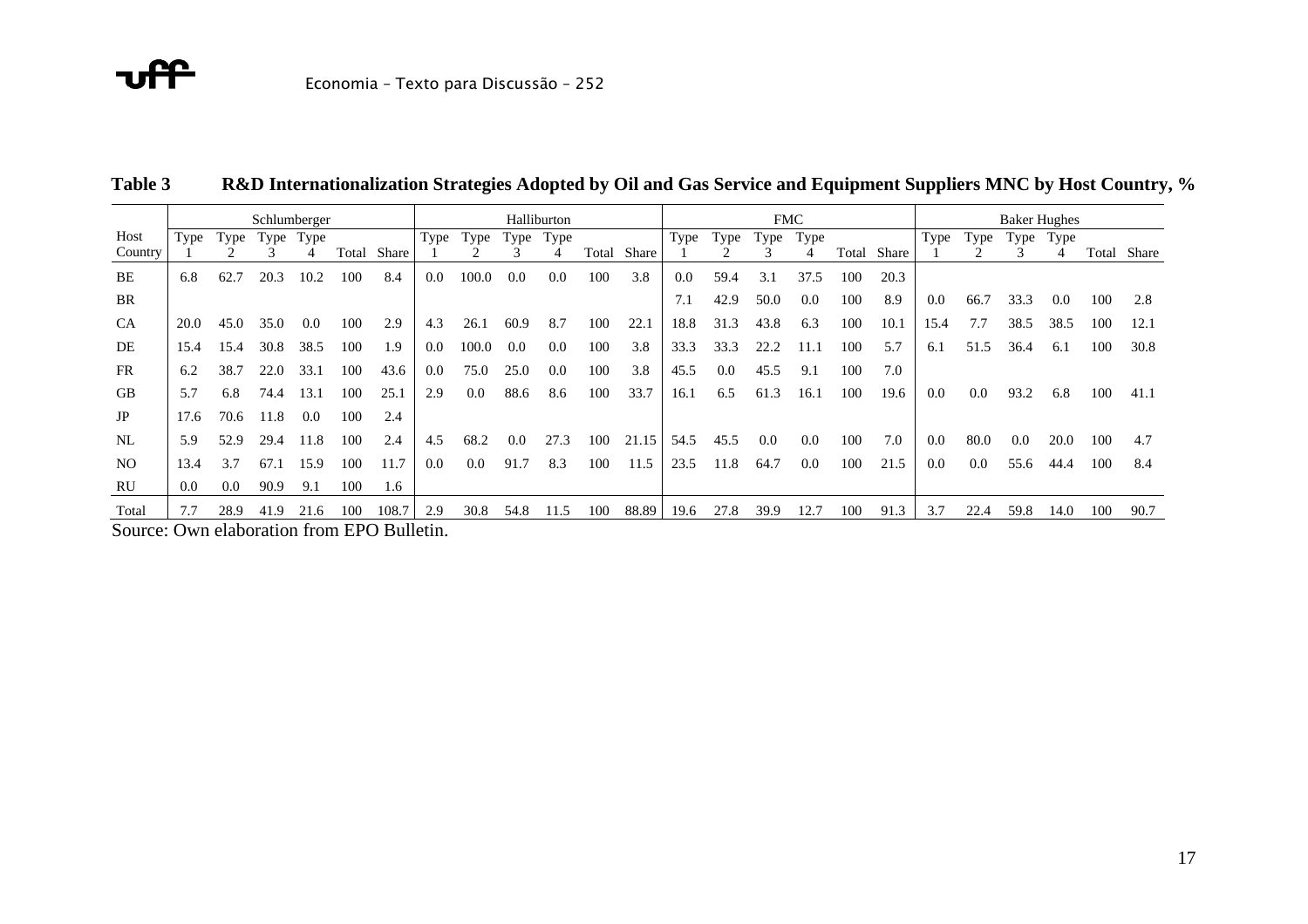

#### **4. Discussion**

The importance of user-supplier relations in complex industries has been well documented by literature. In fact, as shown by Bidault et al. (1998), complexity of the environment is a key aspect for the determination the closeness and the intensity of early supplier involvement. As has been shown in section 2, the oil and gas industry fit into this description and the strategies pursued by oil and gas operators since the 1980's has contributed to increase the need of interaction, as suppliers acquired greater importance in industry's technological development. The Brazilian pre-salt brings about two important novelties to the industry's technological scenario. First, the Brazilian pre-salt province harbors new technological challenges. The solution of these challenges will determine cost reduction in future explorations in the province, that has prospects of being very large, and in other pre-salt geological conditions, such as those present in the Gulf of Mexico and West Africa. This scenario implies that supplies companies carry out R&D investments in order to overcome technological obstacles and achieve leadership. Second, there has been an entry of a new technological leader amongst operators in the sense that technological knowledge accumulated by Petrobras is necessary for the development of these areas. This leader is not located in the usual oil and gas cluster. Therefore, the development of technology by service and equipment suppliers is associated with interaction with Petrobras and has to be accompanied by foreign investments in R&D as long as the development of the interaction requires proximity, be it originated by tacit or codified knowledge.

Proximity seems also to appear as a requirement when one analyzes location choices. All investments have been directed to the exact same location as the Petrobras R&D Center, CENPES. Furthermore, the two large integrated suppliers have well defined projects where they should be working on directly with Petrobras and that should accumulate knowledge and expertise to be used elsewhere. These aspects characterize the investments in Brazil as *asset augmenting.*

The point to be stressed is that if the operator were to be located elsewhere, investments would be brought to this location. This is the main reason why R&D investments in foreign sites are not as widespread as it would be if one accounted for the high geological heterogeneity of exploration and exploitation activities. Most of the industry has been located in the Gulf and therefore interaction is done with those R&D labs. The effort undertaken by Petrobras to acquire and develop technological capabilities has fostered its role as network coordinator and has rendered possible the announced R&D investments in Brazil.

These features may have one important consequence to studies of GPN: the location of the network coordinator and most of all of its core R&D labs are not neutral to the location of R&D efforts undertaken by suppliers as they upgrade functionally in the GPN, that is, as they increase their technological intensity. This sounds as good news to those countries that are able to harbor network coordinators but not to those countries that search in the functional upgrade of its small and medium enterprises a road towards technological leadership. In this case, it may pose some important constraints to the technological development of nations through the insertions of their small and medium enterprises in GPN.

#### **5. Conclusions**

The purpose of this paper was to analyze the R&D internationalization strategies of MNC in the oil and gas service and equipment supplies industry that are installing R&D laboratories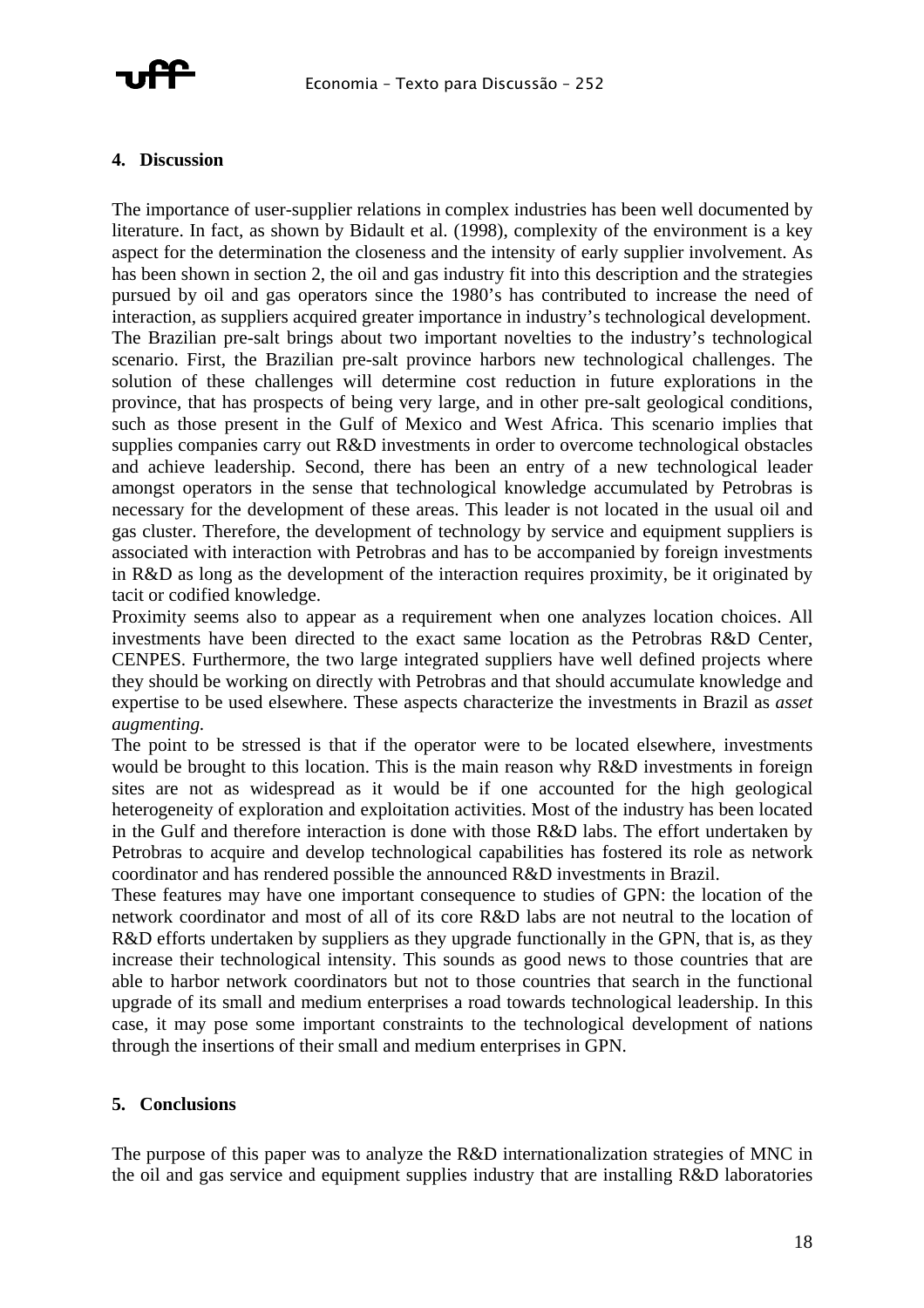

in Brazil, trying to capture the main factors of attraction of these companies. The paper has shown that historically these companies have followed different R&D internationalization strategies. Schlumberger has displayed the most aggressive strategies, presenting greater levels of internationalization and of cooperation with host country's local agents. Baker and Hughes and FMC have exhibited lower level internationalization and low level of interaction with local agents. In the case of Brazil, companies have different starting points and different aims.

Three main features have attracted these companies' R&D investments in Brazil: the size of the pre-salt oil and gas province, Petrobras' accumulated capabilities and the existent of qualified personnel. However, the types of R&D investments to be carried out by these companies appear to be different. FMC, the only company with previous technological investments in Brazil, aims to consolidate its position as equipment supplier of Petrobras. In this sense, R&D facilities in Brazil should understand customer's needs and adapt headquarter accumulated knowledge to be transferred to local subsidiary, displaying a clear *asset exploiting* strategy. The two integrated service companies have specific projects to be developed with Petrobras. They will dedicate personnel to work together with Petrobras and intend to use the knowledge produced in these projects in local production and afterwards intend to transfer it to other subsidiaries, which seems to adapt to the definition of *asset augmenting* strategies.

The paper then stresses the role played by the network coordinator in attracting those investments. Previous literature has emphasized the importance of customer-supplier relation and the role played by early supplier involvement in innovative projects. This paper calls attention that this role may be associated with implementation of R&D internationalization strategies.

#### **6. References**

- 1. Acha , V. and Cusmano, L. (2005) Governance and Co-ordination of Distributed Innovation Processes: Patterns of R&D Co-Operation in the Upstream Petroleum Industry. *Economics of Innovation and New Technology,* Vol. 14(1–2), January– March, pp. 1–21.
- 2. Bicalho, R. 2009 *Perspectivas do investimento em energia.* Relatório integrante da pesquisa "Perspectivas do Investimento no Brasil", Pesquisa realizado no IE-UFRJ em parceria com o IE-UNICAMP, financiada pelo BNDES, http:www.projetopib.org.
- 3. Bidault, F., Depres, C. and Butler, C. (1998) The drivers of cooperation between buyers and suppliers for product innovation. *Research Policy,* 26, 719-732.
- 4. Bridge, G. (2008) Global production networks and the extractive sector: governing resource-based development. *Journal of Economic Geography* 8 pp. 389–419.
- 5. Cantwell, J. (1995). "The globalisation of technology: what remains of the product cycle model?" *Cambridge Journal of Economics*, 19, 155-174.
- 6. Chen, S. (2004) Taiwanese IT firms' offshore R&D in China and the connection with the global innovation network. *Research Policy*, 33, 337-349.
- 7. Criscuolo, P., Narula, R. and Verspagen, B. (2004) "Host country innovationsystems in r&d internationalisation: apatent citation analysis". *Economics of Innovation and New Technology*. 14(5), 417-433.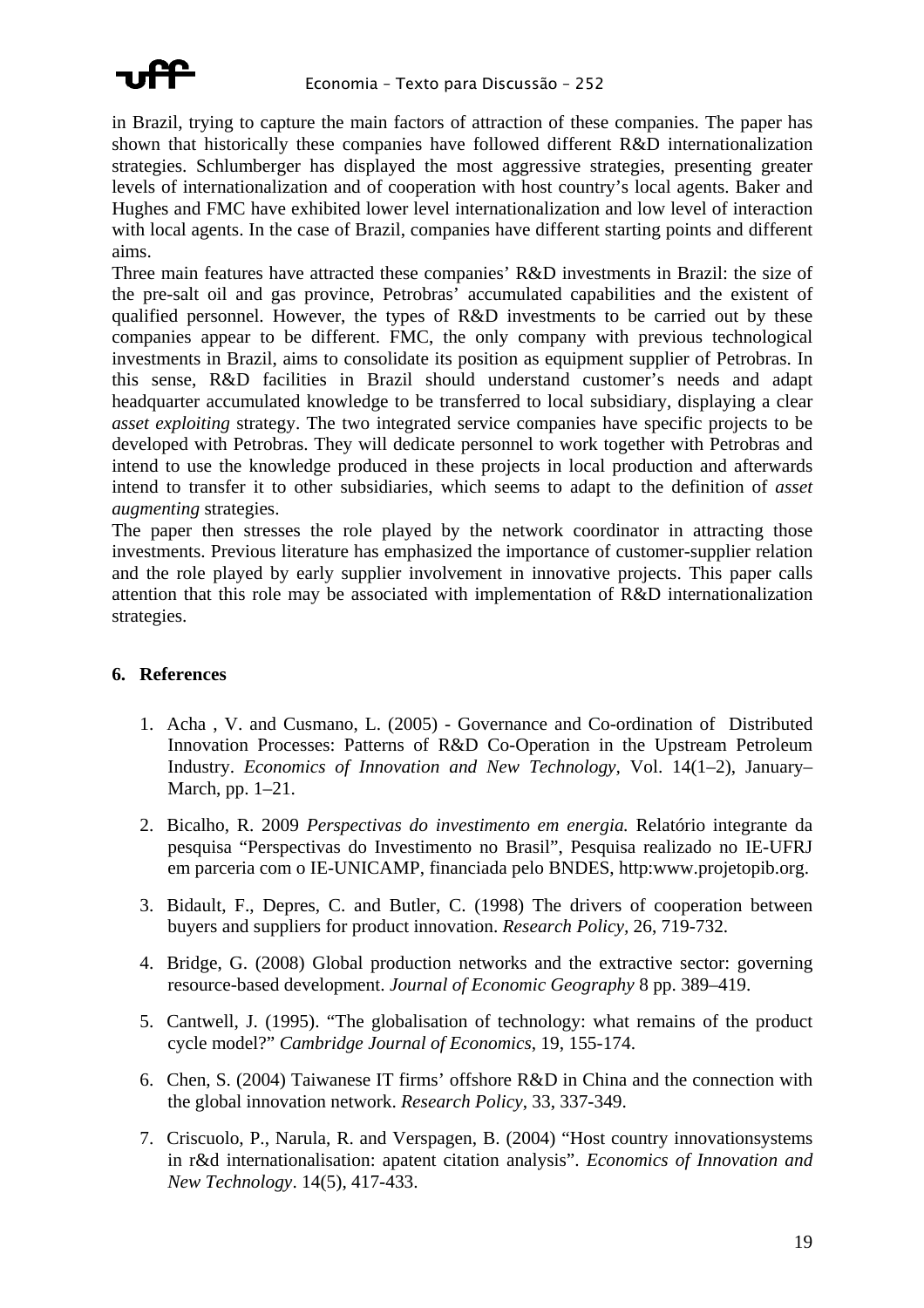

- 8. Dantas, E. and Bell, M. (2009) Latecomer firms and the emergence and development of knowledge networks: The case of Petrobras in Brazil. *Research Policy* 38, p. 829– 844.
- 9. Dunning, J.H 1994. "Multinational enterprises and the globalization of innovatory capacity". *Research Policy*, 23, 67–89.
- 10. Ernst, D. and Kim, L. (2002) Global production networks, knowledge diffusion, and local capability formation. *Research Policy* 31, 1417-1429.
- 11. Florida, R. 1997. The globalisation of R&D: results of a survey of foreign-affiliated R&D laboratories in the USA, *Research Policy*, vol. 26, no. 1, 85–10
- 12. Furtado, A. and Freitas, A. (2000) The Catch-up Strategy of Petrobras through Cooperative R&D. *Journal of Technology Transfer* 25: 23-36.
- 13. Furtado, A. and Freitas, A. (2004) Nacionalismo e Aprendizado no Programa de Águas Profundas da Petrobras. Revista Brasileira de Inovação. Vol. 3(1) 55-86.
- 14. Granstrand, O., Hakanson, L. and Sjolander, S. 1993. "Internationalization of R&D a survey of some recent research". *Research Policy*, 22, 413–30.
- 15. Grupp, H. and Schmoch, U., 1999. "Patent statistics in the age of globalisation: new legal procedures, new analytical methods, new economic interpretation". Research Policy 28, 377–396.
- 16. Hatakenaka, S. Westnes, P., Gjelsvik, M., Lester, L. (2006) *A Comparative Case Study of the Transition from a Resource-Based to a Knowledge Economy in Stavanger and Aberdeen*. MIT Local Innovation Systems Working Paper 06-002.
- 17. Howells, J. (2002) Tacit knowledge, innovation and economic geography. *Urban Studies,* 39(5-6), 871-884.
- 18. Jacquier-Roux and Bougeois (2002) New Networks of Technological Creation in Energy Industries: Reassessment of the Roles of Equipment Suppliers and Operators. *Technology Analysis & Strategic Management*, Vol. 14 (4), 399-417.
- 19. Jaffe, A. B., Trajtenberg, M. and Henderson, R. (1993) Geographic localization and knowledge spillovers as evidenced by patent citations, *Quarterly Journal of Economics*, 108,pp. 577–598.
- 20. Jaffe, A. B. and Trajtenberg, M. (1999) International knowledgeflows; evidence from patent citations, *Economics of Innovation and New Technology*, 8, pp. 105–136.
- 21. Le Bas, C. and Sierra, C., (2002) 'Location versus home country advantages' in R&D activities: some further results on multinationals' locational strategies. *Research Policy*, 31, 589–609.
- 22. Patel, P. and Vega, M. (1999). "Patterns of internationalisation of corporate technology: location vs. home country advantages". *Research Policy*, 28. 145-155.
- 23. UNCTAD (2005) *Transnational Corporations and the Internationalization of R&D*. World Development Report 2005. UNCTAD, United Nations, Geneve.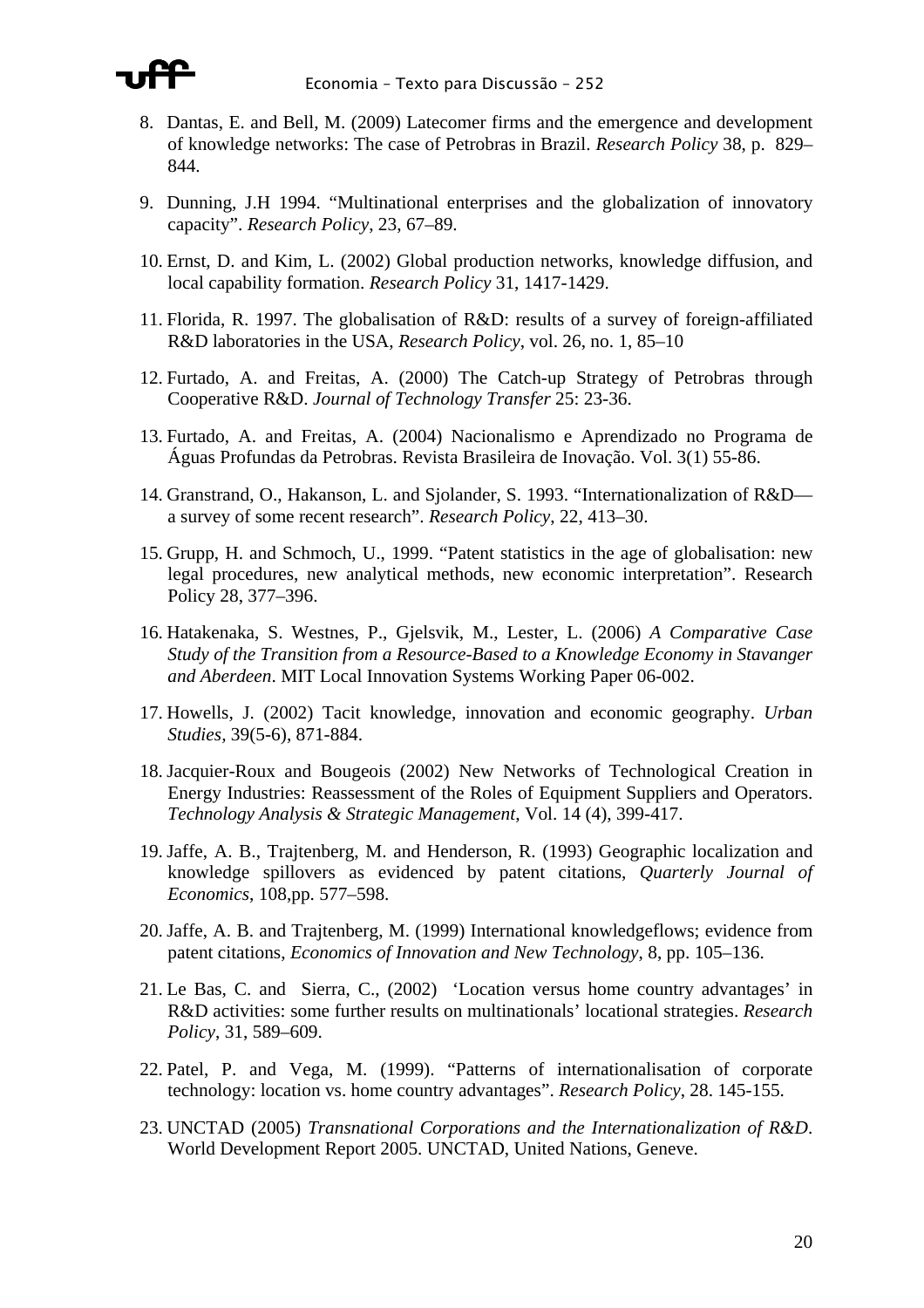

24. Womack, J.P., D.T. Jones, D. Roos, 1991. The machine that changed the world: The story of Leau production. New York: Harper Collius.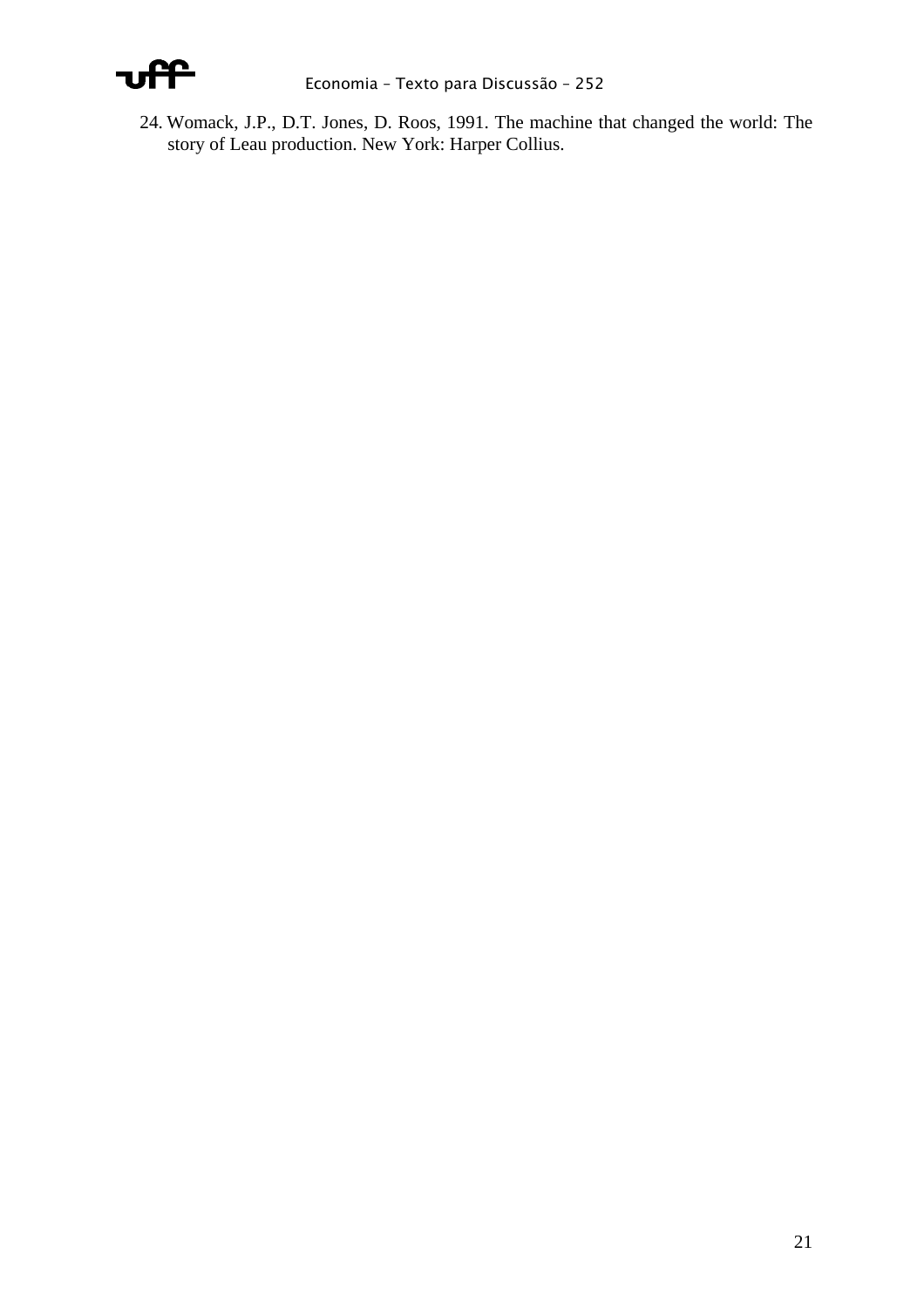

#### **Annex 1**

**Number of Patents, Share of Patents per Technical Field and Revealed Technological Advantage of Baker & Hughes (BH), Schlumberger (SLB), Halliburton (HB) and FMC (FMC). 1978-2008.** 

|                 |                                          |                |                          |                |              |              | <b>Share of Each Technical Revealed</b> |                          |            |                  |            | <b>Technological</b> |            |
|-----------------|------------------------------------------|----------------|--------------------------|----------------|--------------|--------------|-----------------------------------------|--------------------------|------------|------------------|------------|----------------------|------------|
| <b>IPC</b>      |                                          |                | <b>Number of Patents</b> |                |              | <b>Field</b> |                                         |                          |            | <b>Advantage</b> |            |                      |            |
| <b>CODE</b>     | <b>IPC</b> classification                | <b>BH</b>      | <b>FMC</b>               | HB             | <b>SLB</b>   | <b>BH</b>    | <b>FMC</b>                              | HB                       | <b>SLB</b> | <b>BH</b>        | <b>FMC</b> | HB                   | <b>SLB</b> |
| $\mathbf{A}$    | <b>Human Necessities</b>                 | $\overline{4}$ | 133                      | 3              | 9            | 0.8          | 22.9                                    | 0.3                      | 0.9        | 0.1              | 1.6        | 0.0                  | 0.1        |
| B <sub>0</sub>  | Separating and mixing                    | 31             | 24                       | 15             | 46           | 6.3          | 4.1                                     | 1.7                      | 4.8        | 2.1              | 1.3        | 0.5                  | 1.6        |
|                 | <b>Materials</b><br>for<br>Miscellaneous |                |                          |                |              |              |                                         |                          |            |                  |            |                      |            |
| C09K            | Applications                             | 21             | 3                        | 69             | 55           | 4.3          | 0.5                                     | 7.7                      | 5.8        | 13.6             | 1.6        | 24.3                 | 18.3       |
| D               | Textiles; Paper                          |                | 16                       | $\overline{a}$ | 9            | 0.2          | 2.8                                     | $\overline{\phantom{0}}$ | 0.9        | 0.1              | 1.5        | 0.0                  | 0.5        |
| E21B            | Earth or Roch Drilling                   | 166            | 52                       | 524            | 216          | 33.7         | 9.0                                     | 58.2                     | 22.6       | 91.7             | 24.3       | 158.2                | 61.5       |
| $\mathbf{F}$    | <b>Mechanical Engineering</b>            | 19             | 55                       | 19             | 34           | 3.9          | 9.5                                     | 2.1                      | 3.6        | 0.5              | 1.1        | 0.2                  | 0.4        |
| G <sub>01</sub> | Measuring and Testing                    | 126            | 21                       | 121            | 234          | 25.6         | 3.6                                     | 13.4                     | 24.5       | 4.9              | 0.7        | 2.6                  | 4.7        |
|                 | Computing,<br>and<br>Calculating         |                |                          |                |              |              |                                         |                          |            |                  |            |                      |            |
| G06             | Counting                                 | 14             | $\mathbf{1}$             | 29             | 108          | 2.8          | 0.2                                     | 3.2                      | 11.3       | 0.6              | 0.0        | 0.7                  | 2.4        |
| H               | Electricity                              | 17             | 16                       | 20             | 113          | 3.5          | 2.8                                     | 2.2                      | 11.8       | 0.2              | 0.2        | 0.1                  | 0.7        |
| Other           |                                          |                |                          |                |              |              |                                         |                          |            |                  |            |                      |            |
| B               | Other performing operations              | 13             | 94                       | 10             | 20           | 2.6          | 16.2                                    | 1.1                      | 2.1        | 0.2              | 1.1        | 0.1                  | 0.1        |
| Other           |                                          |                |                          |                |              |              |                                         |                          |            |                  |            |                      |            |
| $\mathcal{C}$   | Other Chemistry and Metalurgy            | 44             | 21                       | 8              | 8            | 8.9          | 3.6                                     | 0.9                      | 0.8        | 1.6              | 0.7        | 0.2                  | 0.2        |
| Other           |                                          |                |                          |                |              |              |                                         |                          |            |                  |            |                      |            |
| C <sub>0</sub>  | <b>Other Organic Chemistry</b>           | 32             | 126                      | 63             | 44           | 6.5          | 21.7                                    | 7.0                      | 4.6        | 0.5              | 1.8        | 0.6                  | 0.4        |
| Other E         | <b>Other Fixed Constructions</b>         | $\overline{2}$ | 12                       | 7              | $\mathbf{1}$ | 0.4          | 2.1                                     | 0.8                      | 0.1        | 0.1              | 0.7        | 0.3                  | 0.0        |
| Other           |                                          |                |                          |                |              |              |                                         |                          |            |                  |            |                      |            |
| G               | <b>Other Physics</b>                     | $\overline{2}$ | $\overline{7}$           | 12             | 57           | 0.4          | 1.2                                     | 1.3                      | 6.0        | 0.0              | 0.1        | 0.2                  | 0.7        |
|                 | Total                                    | 492            | 581                      | 900            | 954          | 100.0        | 100.0                                   | 100.0                    | 100.0      | 1.0              | 1.0        | 1.0                  | 1.0        |
|                 | Herfindahl-Hirchsman<br>Index            |                |                          |                |              |              |                                         |                          |            |                  |            |                      |            |
|                 | (HHI)                                    |                |                          |                |              | 0.202        | 0.149                                   | 0.371                    | 0.152      |                  |            |                      |            |

Source: Own elaboration from EPO Bulletin.